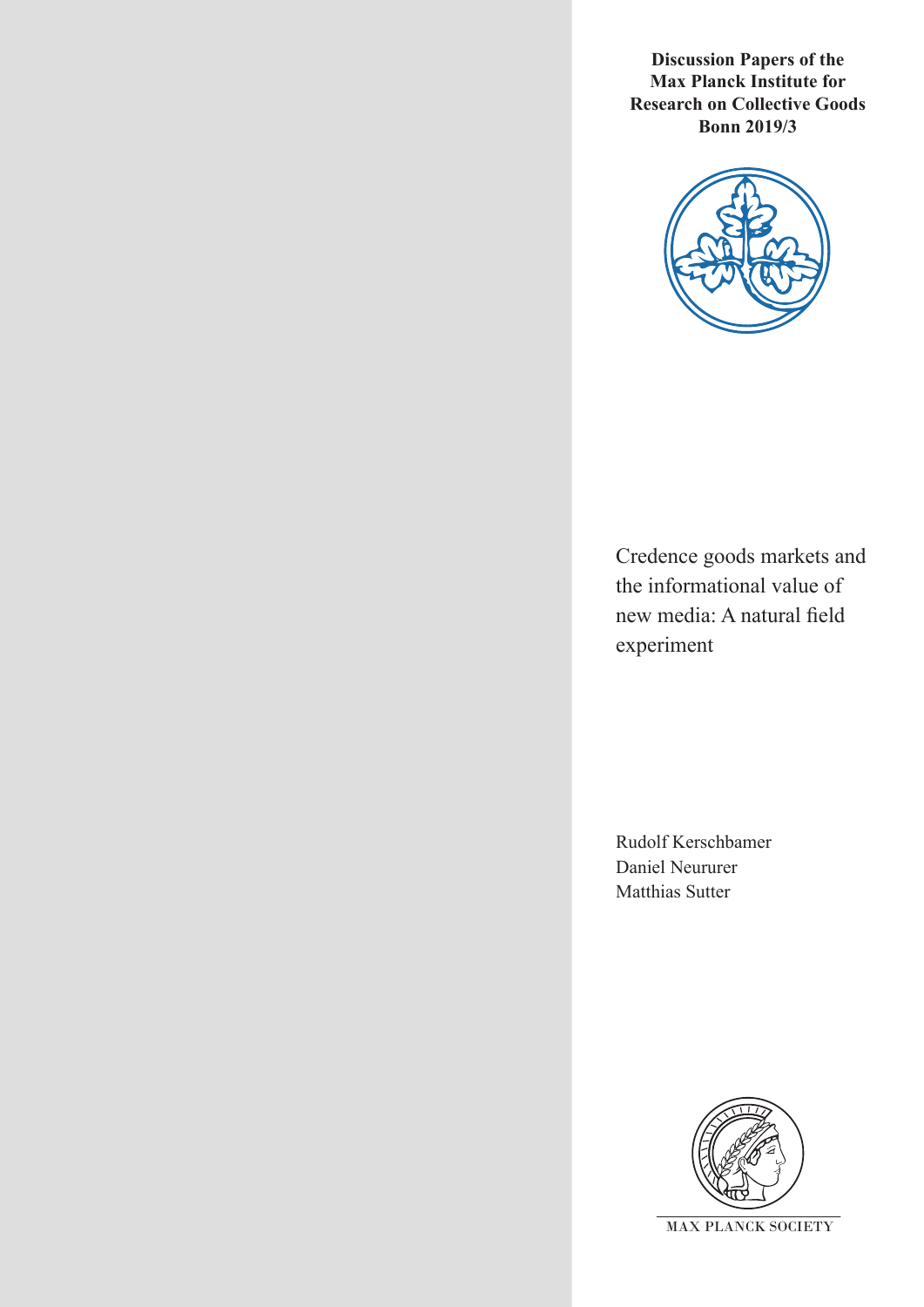

# **Credence goods markets and the informational value of new media: A natural field experiment**

Rudolf Kerschbamer / Daniel Neururer / Matthias Sutter

March 2019

Max Planck Institute for Research on Collective Goods, Kurt-Schumacher-Str. 10, D-53113 Bonn http://www.coll.mpg.de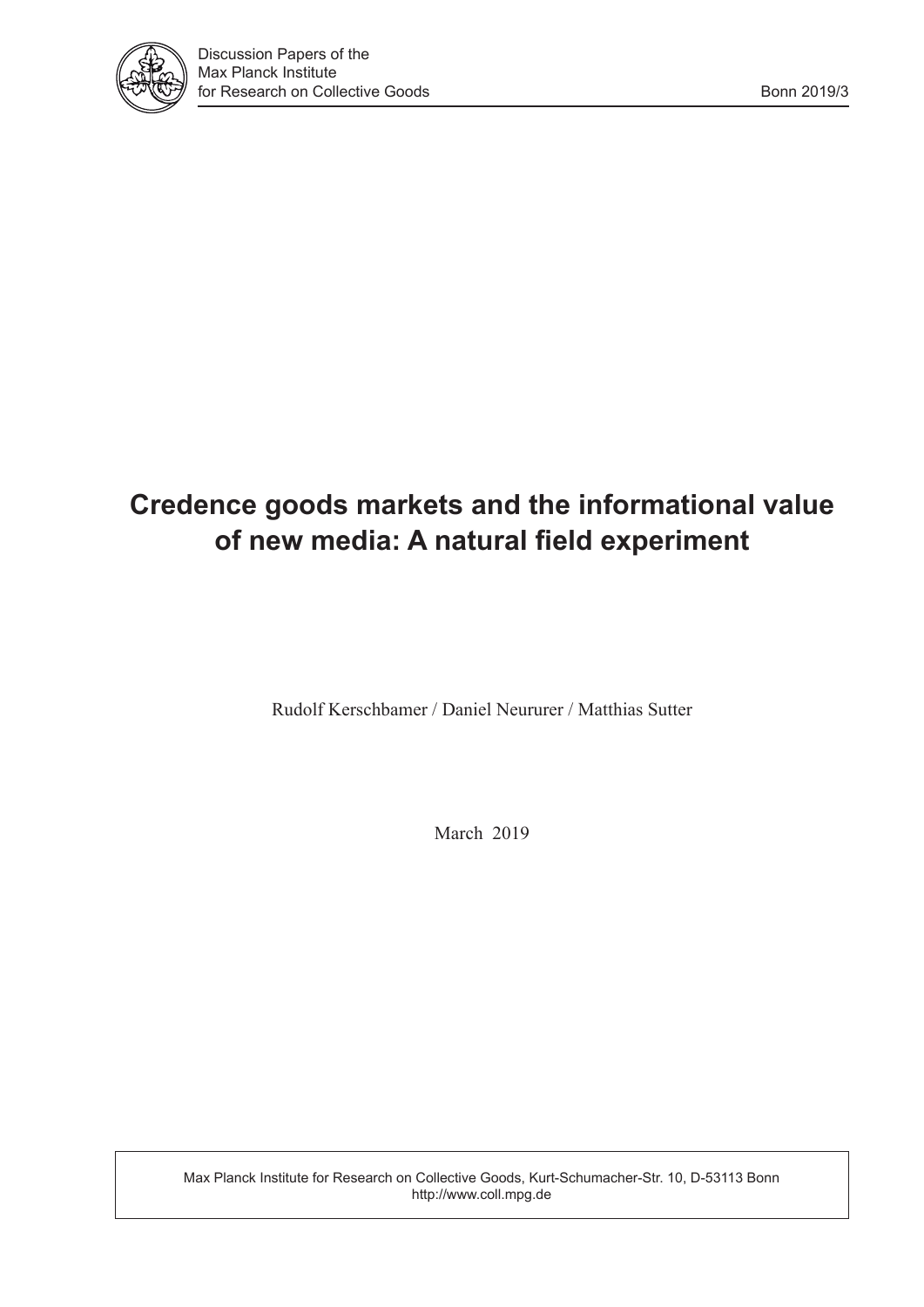# **Credence goods markets and the informational value of new media: A natural field experiment \***

*Rudolf Kerschbamer*<sup>a</sup> *, Daniel Neururer*<sup>a</sup>  *and Matthias Sutter*b,c,a,# a University of Innsbruck

**b** Max Planck Institute for Research on Collective Goods Bonn c University of Cologne

#### **Abstract**

Credence goods markets are characterized by pronounced informational asymmetries between consumers and expert sellers. As a consequence, consumers are often exploited and market efficiency is threatened. However, in the digital age, it has become easy and cheap for consumers to self-diagnose their needs using specialized webpages or to access other consumers' reviews on social media platforms in search for trustworthy sellers. We present a natural field experiment that examines the causal effect of information acquisition from new media on the level of sellers' price charges for computer repairs. We find that even a correct self-diagnosis of a consumer about the appropriate repair does not reduce prices, and that an incorrect diagnosis more than doubles them. Internet ratings of repair shops are a good predictor of prices. However, the predictive valued of reviews depends on whether they are judged as reliable or not. For reviews recommended by the platform Yelp we find that good ratings are associated with lower prices and bad ratings with higher prices, while non-recommended reviews have a clearly misleading effect, because non-recommended positive ratings increase the price.

**JEL-Code:** C93, D82

1

**Keywords**: credence goods, fraud, information acquisition, internet, field experiment

#### *27 February 2019*

<sup>\*</sup> We benefitted from comments by Loukas Balafoutas, Niall Flynn, Ben Greiner, Axel Ockenfels, Henry Schneider, Marco Schwarz, Christian Waibel and seminar participants at UC San Diego, UC Riverside and the universities of Amsterdam, Copenhagen, Dijon, Göteborg, Göttingen, Jena, Karlsruhe, Mannheim, and Tübingen. Brian Cooper helped editing the document. Financial support from the Austrian Science Fund (FWF) through special research area grant SFB F63, as well as through grant numbers P26901 and P27912, and from the German Science Foundation (DFG) through the Excellence Cluster ECONtribute: Markets & Public Policy is gratefully acknowledged.

<sup>#</sup> Corresponding author. Address: Max Planck Institute for Research on Collective Goods, Kurt Schumacher Strasse 10, D-53113 Bonn, Germany. E-mail: matthias.sutter@coll.mpg.de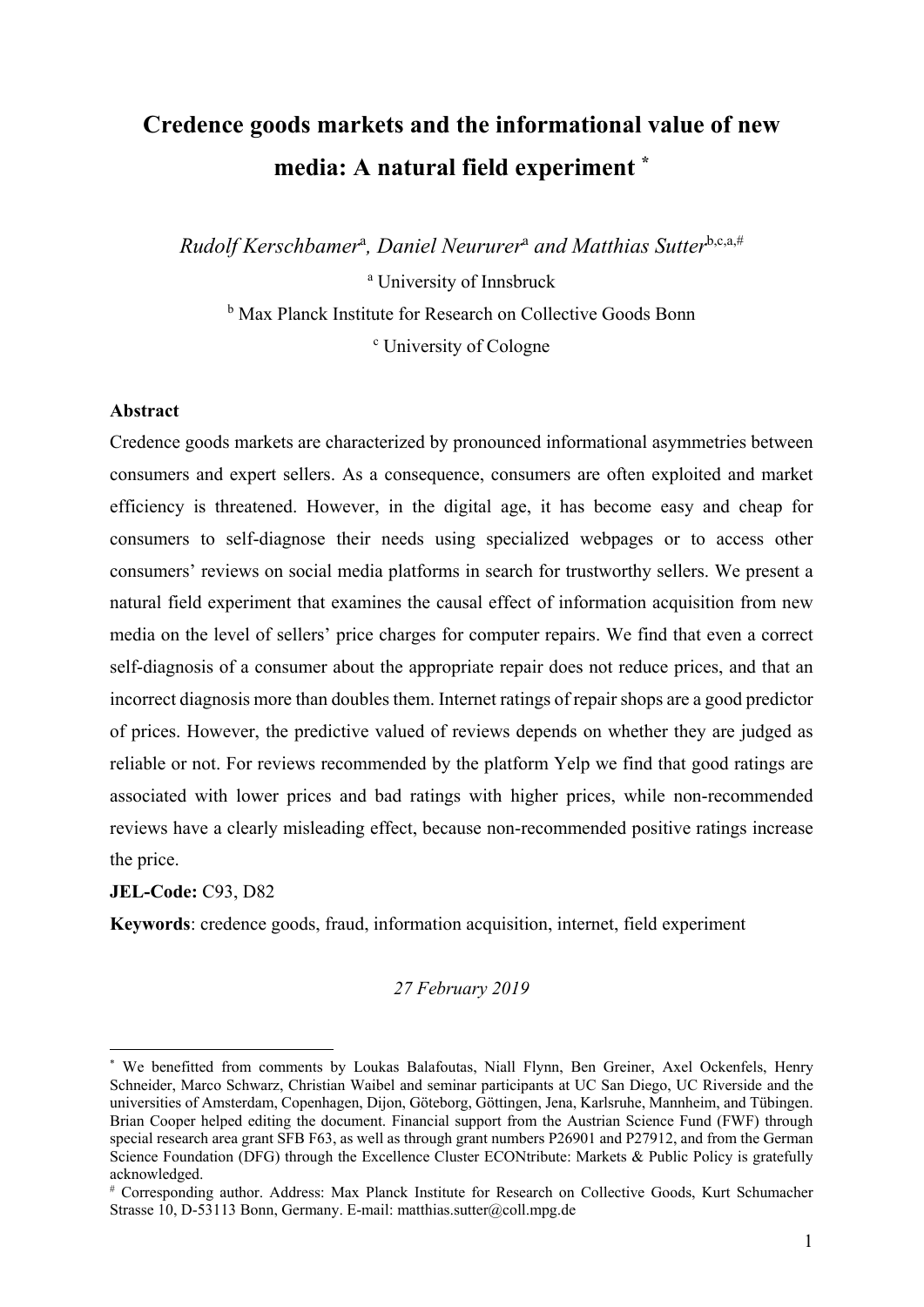### **1. Introduction**

1

Markets for credence goods (Darby and Karni, 1973; Dulleck and Kerschbamer, 2006; Huck et al., 2016a) are ubiquitous in daily life. They include, among others, markets for health care, repair and legal services, as well as financial advice and fund management, with all of these markets having a huge size in the overall economy.<sup>1</sup> The key feature of these markets is the informational asymmetry between expert sellers and consumers: Doctors, mechanics, and legal or financial experts are typically much better informed about the quality of a good, service or asset that fits a consumer's needs best than patients, clients or private investors. Consumers are often even unable to judge *ex post* whether a particular provision was appropriate or not.2

The pronounced informational asymmetries present on markets for credence goods create strong material incentives for expert sellers to cheat on consumers, particularly through overprovision or overcharging (Dulleck and Kerschbamer, 2006).<sup>3</sup> Overprovision means that expert sellers provide a higher quality (or quantity) than the level that would have maximized the gains from trade. This creates an immediate inefficiency since the additional benefits to the consumer from the higher quality (or quantity) are lower than the additional costs. An example for overprovision is a car mechanic replacing a filter when cleaning it would have been sufficient. Overcharging refers to experts charging for more than they have actually provided – like a car mechanic putting a new filter on the bill when actually he only cleaned the old filter. Overcharging can also lead to inefficiencies in the long run if the fear of getting overcharged deters consumers from trading on credence goods markets in the future. Such a process could ultimately even lead to the breakdown of the market (similar to Akerlof's, 1970, analysis of lemons markets).

The fact that the superior information of sellers threatens the efficiency of credence goods markets and puts consumers at the risk of exploitation raises the question how to contain such negative effects of informational asymmetries. One straightforward approach would be to narrow down or even close the information gap between sellers and consumers. In fact, modern

<sup>&</sup>lt;sup>1</sup> For instance, health care expenditures alone account for about 10% of GDP in the OECD-countries (www.oecdlibrary.org). The finance sector represents 9% of worldwide GDP (see *The Economist*, 2014: http://www.economist.com/news/finance-and-economics/21604574-new-paper-shows-industrys-take-has-beenrising-counting-cost-finance), and repair services generate more than 100 billion Euro per annum in Europe alone (ec.europa.eu/eurostat). Links accessed on 10 January 2019. 2

<sup>&</sup>lt;sup>2</sup> Somewhat related to the work on credence goods markets are papers by Huck et al. (2012, 2016b) who study the provision of experience goods. These goods (like wine) have characteristics that are unobservable for the consumer *ex ante*, but the quality is revealed after buying or consuming them and therefore consumers can judge *ex post*  whether they received the quality that yields the highest gains from trade or not. The latter is not possible with credence goods (unless underprovision occurs).

<sup>&</sup>lt;sup>3</sup> Gneezy (2005) shows that cheating behavior (in a sender-receiver game) depends in a very systematic way on the material incentives for cheating. Laboratory evidence for such a relationship in a credence goods setting is presented in Beck et al. (2013).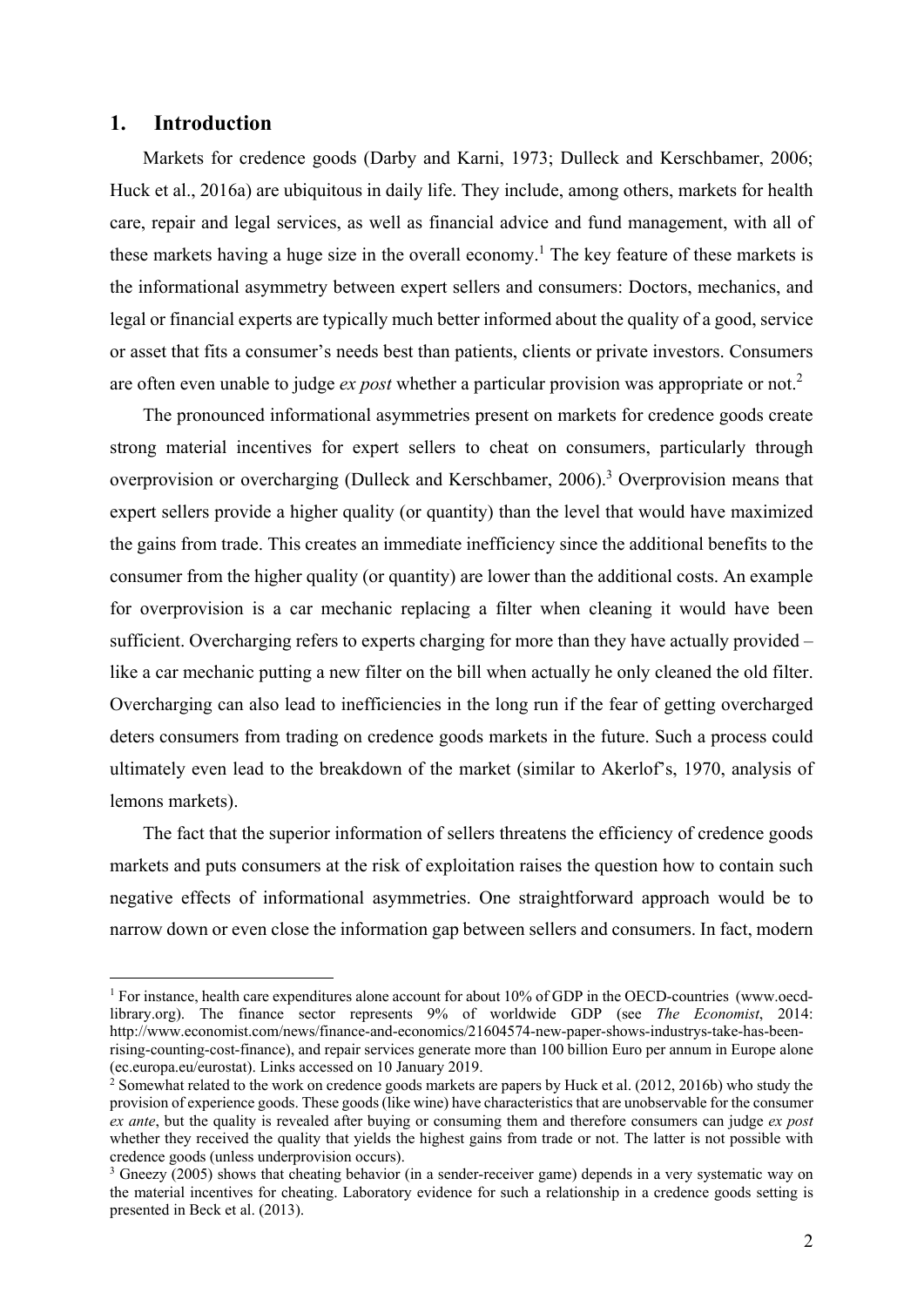communication technologies and social media have made it much easier and cheaper for consumers to inform themselves. Yet, it is by no means clear whether the information available on the internet actually helps consumers and, if so, by how much. For this reason, we present a novel natural field experiment (List and Rasul, 2011) in the computer repair market, which examines the causal effects of information retrieved from the internet on the extent of fraudulent behavior of sellers.4

Why would modern communication technologies and social media potentially be able to affect the level of honest provision, and thus efficiency, on credence goods markets? One can think of two main channels that can help consumers on credence goods markets to contain exploitation through sellers. The first channel works through specialized internet pages that allow individual consumers to self-diagnose their needs, thereby reducing the extent of the informational asymmetry between the seller and the consumer.<sup>5</sup> The second channel works through internet reviews by other consumers which can help to identify expert sellers who provide appropriate quality at reasonable prices, thus limiting overprovision and overcharging.

There are numerous examples for the first channel. For instance, there are several webpages that allow consumers to self-diagnose the problem in case a computer can no longer be booted. In such situations, the computer issues a characteristic sequence of beeps, based on which specialized webpages can facilitate the identification of the source of the problem.<sup>6</sup> This reduces the degree of asymmetric information on the appropriate repair and, therefore, might help computer owners. In markets for financial advice, regulators hope that automated robo-advisers provide cheap and unbiased advice to low income investors, thus reducing the informational advantage of human financial advisors over their consumers (D'Acunto et al., 2018). In markets for health care services, some webpages allow a patient to enter his or her symptoms and then generate a diagnosis. Also, patients can upload X-rays to internet portals to get an opinion about their health problems (as implemented in Gottschalk et al.,  $2018$ )<sup>7</sup>, thereby helping them to avoid useless treatments that tackle the wrong symptoms. As a final example, smart-phone applications like Google Maps have made it very easy – and practically costless – for taxi

<sup>4</sup> Seen from a broader perspective, our paper relates to the newly emerging field of forensic economics (Zitzewitz, 2012) and to the literature on what drives individual propensities to act morally or to cheat on others (e.g., Cappelen et al., 2017; Gneezy et al., 2018; Abeler et al., 2019). Yet, these strands of the literature have not investigated credence goods markets (despite the immense scope of such markets in modern economies). 5

<sup>&</sup>lt;sup>5</sup> Of course, also before the advent of the internet, reducing the degree of asymmetry in the information of sellers and consumers was possible for consumers by searching for offline information. The internet, however, has made it so much easier to acquire information cheaply and almost instantaneously so that the informational asymmetries might get reduced to an extent not possible before new media revolutionized the access to information.<br>
<sup>6</sup> For Lenovo machines. for instance, this is the following (German)

<sup>6</sup> For Lenovo machines, for instance, this is the following (German) page: https://support.lenovo.com/at/en/solutions/ht035729 (accessed on 10 January 2019).

<sup>&</sup>lt;sup>7</sup> See also, for instance, https://www.netdoktor.de/symptom-checker/ or https://www.secondopinions.com (accessed on 10 January 2019).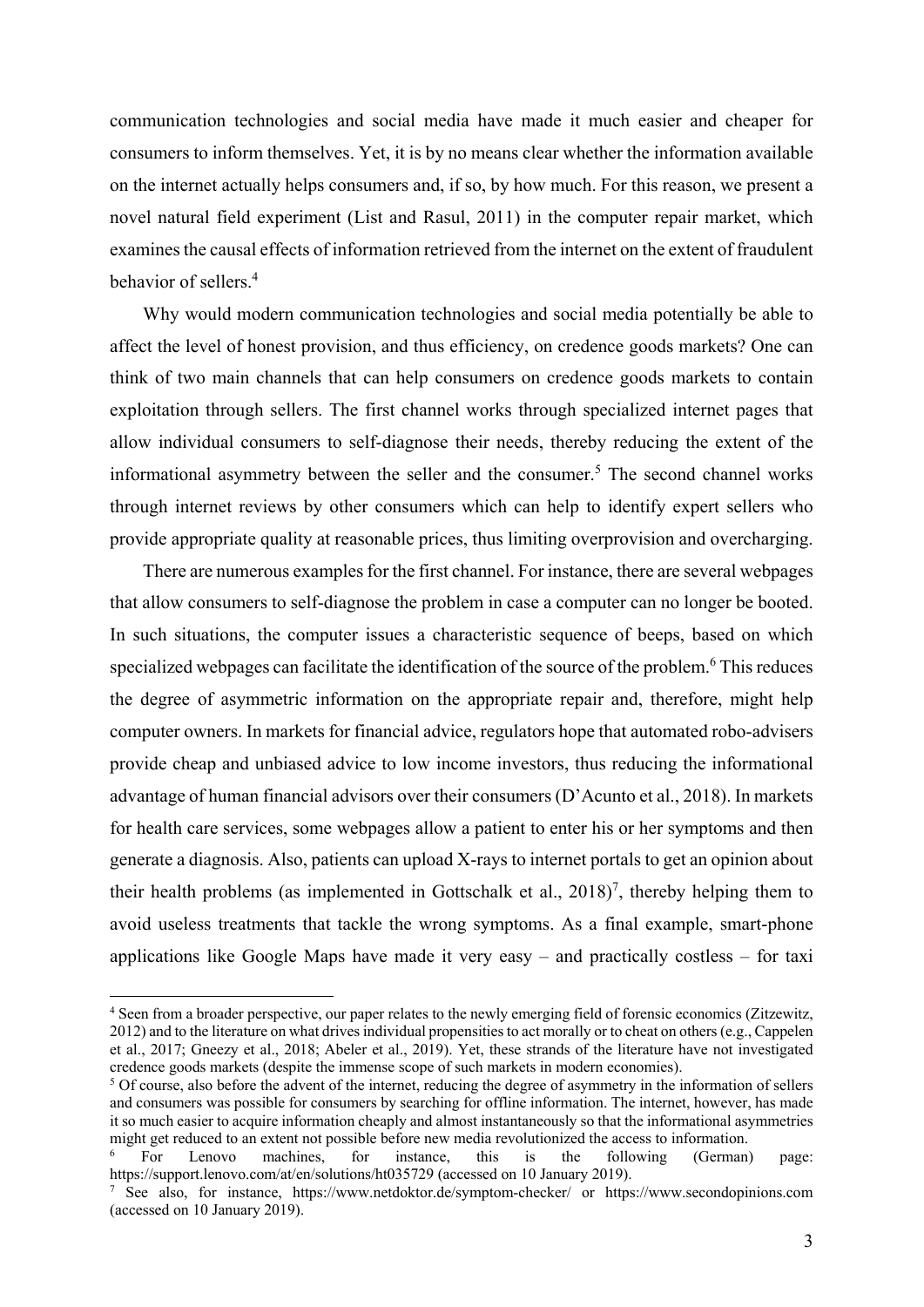passengers to find the shortest route to a given destination in an unknown city. This might help them to avoid being taken on unreasonable detours – a classic form of overprovision in such markets (Balafoutas et al., 2013, 2017).

The second channel through which modern technologies might help consumers on credence goods markets is the plethora of rating platforms (like Yelp or the one on Google) on which consumers give feedback and rate sellers of different types of goods and services. Some of these platforms refer to particular types of credence goods providers, such as physicians, repair shops, or lawyers.<sup>8</sup> With regards to taxi drivers, ratings of these credence goods providers are already inbuilt in Uber's services, for instance, as a quality control measure. If reliable, the information contained on rating platforms might also directly help consumers by guiding them to trustworthy expert sellers. Through this channel, rating platforms could increase the trade volume and thus efficiency on credence goods markets.<sup>9</sup>

So far, there is no controlled evidence in support of the conjecture that modern technologies actually help consumers to receive appropriate provision of goods and services and to get overcharged less than when these technologies are not used. Referring to the first channel of information for consumers discussed above, it seems plausible that consumers receive more appropriate service or better prices if they demonstrate to expert sellers that they have acquired a good knowledge of their needs. Several studies have shown that a lack of knowledge is clearly disadvantageous for consumers, but it is as yet unclear whether consumers benefit from receiving and revealing additional – but in most cases also noisy – information about their needs, compared to a situation where consumers do not reveal anything. Balafoutas et al. (2013, 2017) show that taxi passengers who reveal that they are unfamiliar with the optimal route to their destination or with the tariff system in the respective city are more likely to be taken on detours and to be overcharged than passengers who simply state the requested destination. Gottschalk et al. (2018) report that patients who are perceived as less informed about the proper treatment at a dentist are more likely to be overtreated (with respect to the recommended treatment). All of these papers compare binary information levels and investigate whether changing the information level of consumers has an effect on the behavior of sellers. We

<sup>8</sup> See, for example, https://www.jameda.de or https://lawyers.com or, more generally, https://www.yelp.com (accessed on 10 January 2019).

<sup>&</sup>lt;sup>9</sup> There is a large literature on how ratings of sellers on internet trading platforms affect the behavior of consumers (see, e.g., Bolton et al., 2004, Bohnet and Huck, 2004, Grosskopf and Sarin, 2010, Bolton et al., 2013; Huck et al., 2016b; Bolton et al., 2019). This literature typically investigates sales offers on trading platforms like eBay or Amazon on which the price for the good is *not* unknown to consumers *before* an interaction. Rather, in these cases the quality of the product is unknown ex ante. In our field experiment, the price of an interaction is part of the moral hazard problem. More importantly, we analyze a credence goods market where consumers are not even able to judge *ex post* whether they have received the appropriate quality, which distinguishes our work from the aforementioned papers.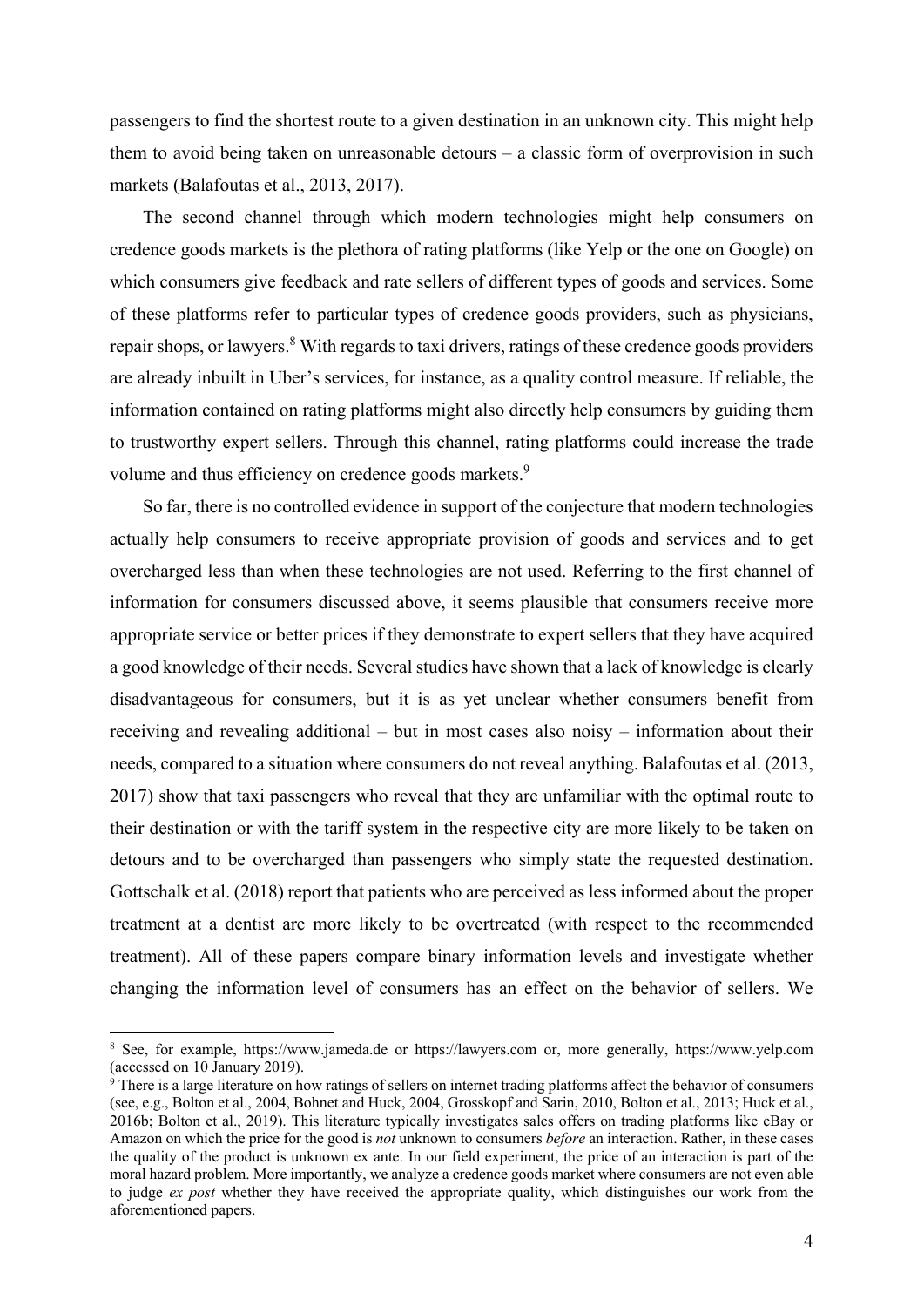examine a broader question, namely whether it is at all useful for consumers to acquire additional information on the internet that  $-$  in the context of credence goods markets  $-$  will almost always remain noisy and will not transform a consumer into an expert about the credence good. In the case of computer repairs in our field experiment, a webpage will facilitate a selfdiagnosis, but the consumer will hardly be able to judge whether the self-diagnosis is correct or not. So, the general question is whether any self-diagnosis through sources from the internet – be it correct or not – will benefit the consumer. To address this question it is necessary to compare three conditions – one in which the consumer has not acquired a diagnosis through sources from the internet, one in which the consumer has acquired an incorrect signal and one in which the consumer has acquired a correct signal. To the best of our knowledge no previous study has made such a comparison.

The second channel – internet reviews – which consumers might resort to for information about expert sellers need not be helpful for consumers either. First, and foremost, it is less than obvious that reviews posted on rating platforms contain useful information as soon as credence goods are concerned. This is due to the fact that in credence goods markets consumers are typically not even able to judge *ex post* whether they were provided the good or service that maximized the gains from trade. For this reason, the ratings that users may post on rating platforms are not necessarily a reliable source of information for actual seller behavior. Second, sellers might be able to manipulate or fake the ratings themselves or commission benevolent ones, thus reducing the information content of internet ratings further (see Ockenfels and Resnick, 2012).<sup>10</sup>

To examine the influence of both channels through which consumers in credence goods markets can acquire information, we ran a natural field experiment in computer repair shops in Germany. In a first wave of the experiment, we manipulated completely refurbished computers in a controlled way and then handed them in for repair. We used three treatments: (1) a control treatment where we do not mention any possible source of the problem; (2) a treatment where the owner of the computer mentions a correct self-diagnosis of the problem; and (3) a treatment where the diagnosis offered by the consumer is wrong. We find that mentioning a correct selfdiagnosis about the appropriate repair does not reduce the repair price in comparison to a situation where the computer owner simply asks for a repair, and mentioning an incorrect diagnosis more than doubles the average price. This constitutes our first main result. Since the signal generated by specialized diagnosis software in the internet is almost always noisy and

<sup>&</sup>lt;sup>10</sup> As early as 2012, the *New York Times* wrote an article about commissioned reviews of all sorts of products to attract the attention of consumers. See https://www.nytimes.com/2012/08/26/business/book-reviewers-for-hiremeet-a-demand-for-online-raves.html (accessed on 10 January 2019).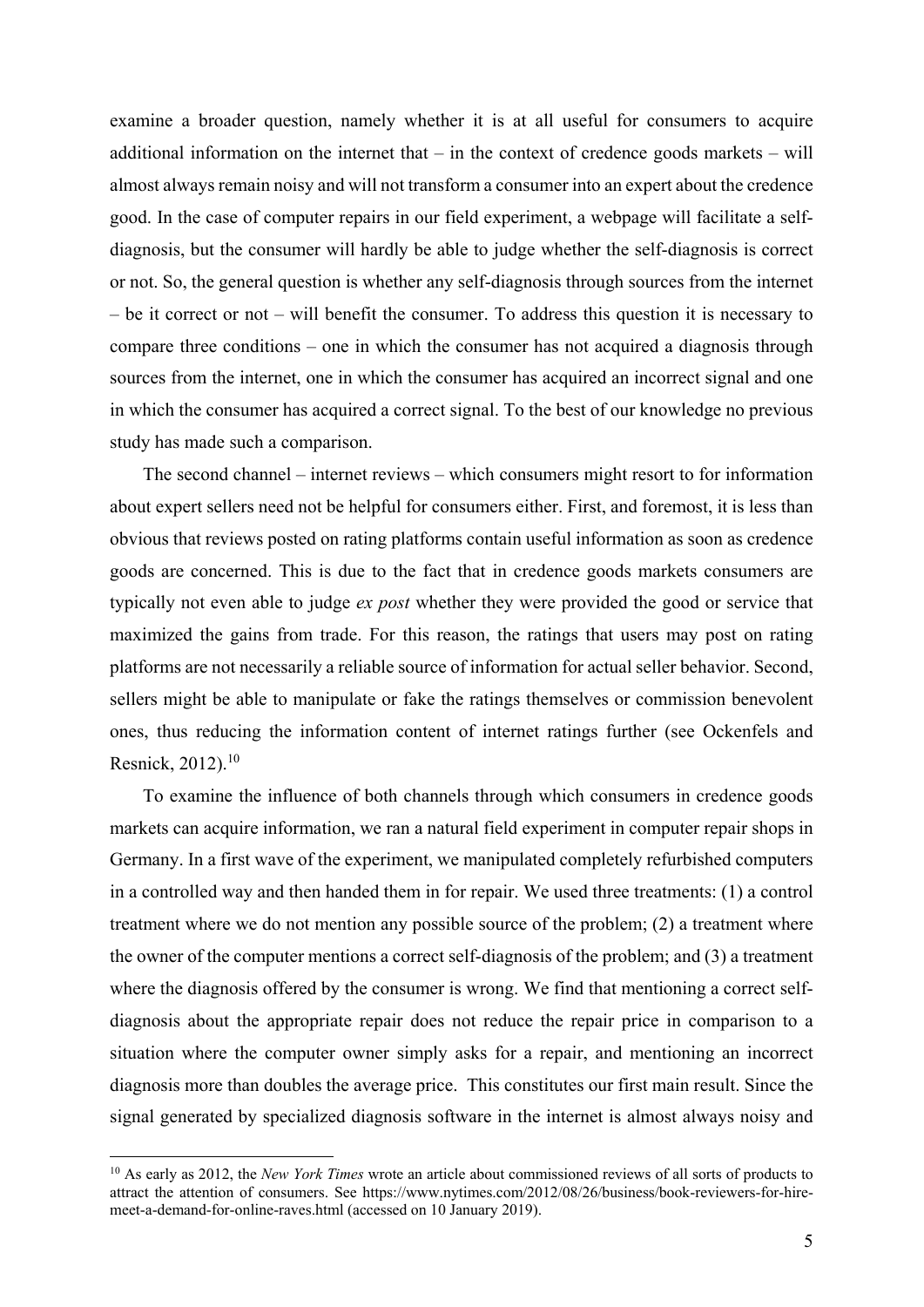since consumers cannot distinguish between a correct and an incorrect diagnosis, an implication of our first main result is that acquiring and revealing a noisy self-diagnosis is a costly mistake for consumers in markets for credence goods.

Only after running the first wave of our field experiment did we collect internet ratings of the shops that we had visited, finding that negative ratings are significantly associated with higher prices, while positive ratings have only a mild effect on reducing prices. Based on this *ex post* result, we ran a second wave of the field experiment in a new city. To assess the empirical relation between ratings and repair prices, we selected the shops with the highest number of internet reviews for inclusion, and we expected *ex ante* significantly lower prices in the better rated shops than in the shops with worse ratings. This is exactly our second main result, with prices about 50% higher in the shops with worse ratings.

Finally, we dug deeper into the predictive power of internet ratings by relying on a classification of ratings into recommended ones and non-recommended ones, where the latter are considered by the respective platform as less reliable. We find that for recommended ratings the relationship between ratings and repair prices is as expected: Shops with more positive ratings have significantly lower repair prices and shops with more negative ratings have significantly higher prices. Yet, when we look at non-recommended ratings, we see that more positive ratings predict *higher* (rather than lower) prices. Together these findings suggest that internet ratings may be a cursed blessing, as it is crucial whether ratings are reliable or somehow manipulated (by expert sellers or commissioned reviewers). This constitutes our third main result.

In the following, we present our experimental design of the first wave in section 2, and the results of it in section 3. The second wave's design and results are presented in sections 4 and 5. Section 6 concludes the paper.

### **2. Self-diagnosis through webpages – Wave 1 of the field experiment**

We conducted the first wave of our field experiment in several German cities – Bonn, Cologne, Düsseldorf, Leverkusen, and Munich. In order to run it, we bought 12 identical, completely refurbished and perfectly working laptops (see Appendix B for the detailed specification). In each of the computers, we removed the random-access memory (RAM) modules slightly from their slots. Loose RAM modules are not an exotic problem; rather, it can occur easily if a laptop drops on the floor, for instance. A consequence of the loose RAM modules is that the computer is prevented from booting, causing a black screen and a distinct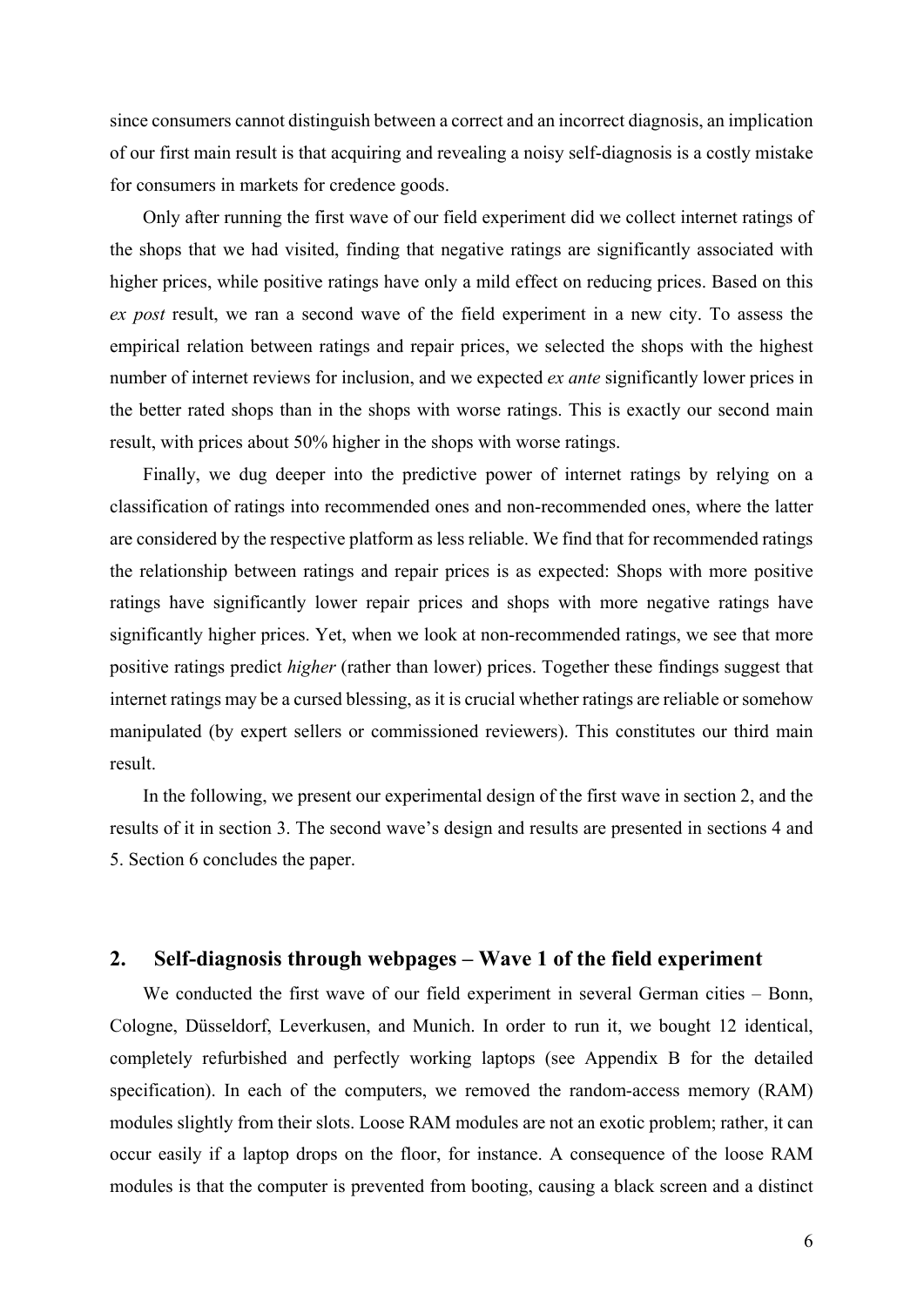acoustic error message. Lenovo has a webpage that allows the inferring of the most likely problem conditional on the acoustic messages.<sup>11</sup> In our case, the page suggests, as the most likely cause, a problem with the RAM modules, and as an alternative, but less likely, problem an issue with the main board. According to our university's IT department, a competent repair shop should be able to diagnose and solve this problem correctly within 10-15 minutes. For a consumer, it remains ambiguous, however, what the real problem is, for which reason appropriate service and pricing are hard to identify.

The fact that the problem can easily be diagnosed and repaired by a computer shop is an important feature of our experiment because our primary research interest is in intentional fraud and not in incompetence. Moreover, the estimated repair time of 10 or 15 minutes represents another important feature of our experiment, because most shops in Germany charge their working time in intervals of 30 minutes. This means that our manipulation left a wide enough margin until the first 30-minute interval was reached. Consequently, there should be no differences in the working time charged across the treatments specified below. Two other features of our manipulation are also noteworthy. First, except for the manipulation all computers were in perfect shape. Hence, any kind of additional repair or service constitutes overtreatment. Second, the costs for a proper repair only include working time, since no spare parts are necessary, and are thus rather low. Specifically, our IT department estimated an average repair price of 30 to 50 Euro. This means that it makes sense to perform the repair – a feature that would not be fulfilled if the diagnosis and the repair were very costly relative to the computer's value of about 540 Euro.

The shops for the first wave of our field experiment were selected as follows: We first compiled a list of all repair shops in the respective cities using information available online (Google, Yellow Pages, city directory, etc.) and assigned to each shop a specific number. Then, we used a random number generator (implemented in Wolfram's Mathematica) to re-rank the shops. Beginning with the lowest rank on this re-ranked list, we then randomly allocated one of our treatments (as specified below) to each shop making sure that we have basically the same number of observations for each of the treatments.

The interaction with the computer repair shops was implemented in a double-blind fashion in the following way. First, we wrote an email (from a private email address using a signature containing a postal address in the respective city) to a repair shop with the following fixed text: *"Hi! I dropped my laptop and now it is no longer able to boot. I only get a black screen and some beep signals. I wanted to ask if I can bring the laptop in for repair."* After a repair shop

<sup>&</sup>lt;sup>11</sup> See https://support.lenovo.com/at/en/solutions/ht035729 (accessed on 10 January 2019).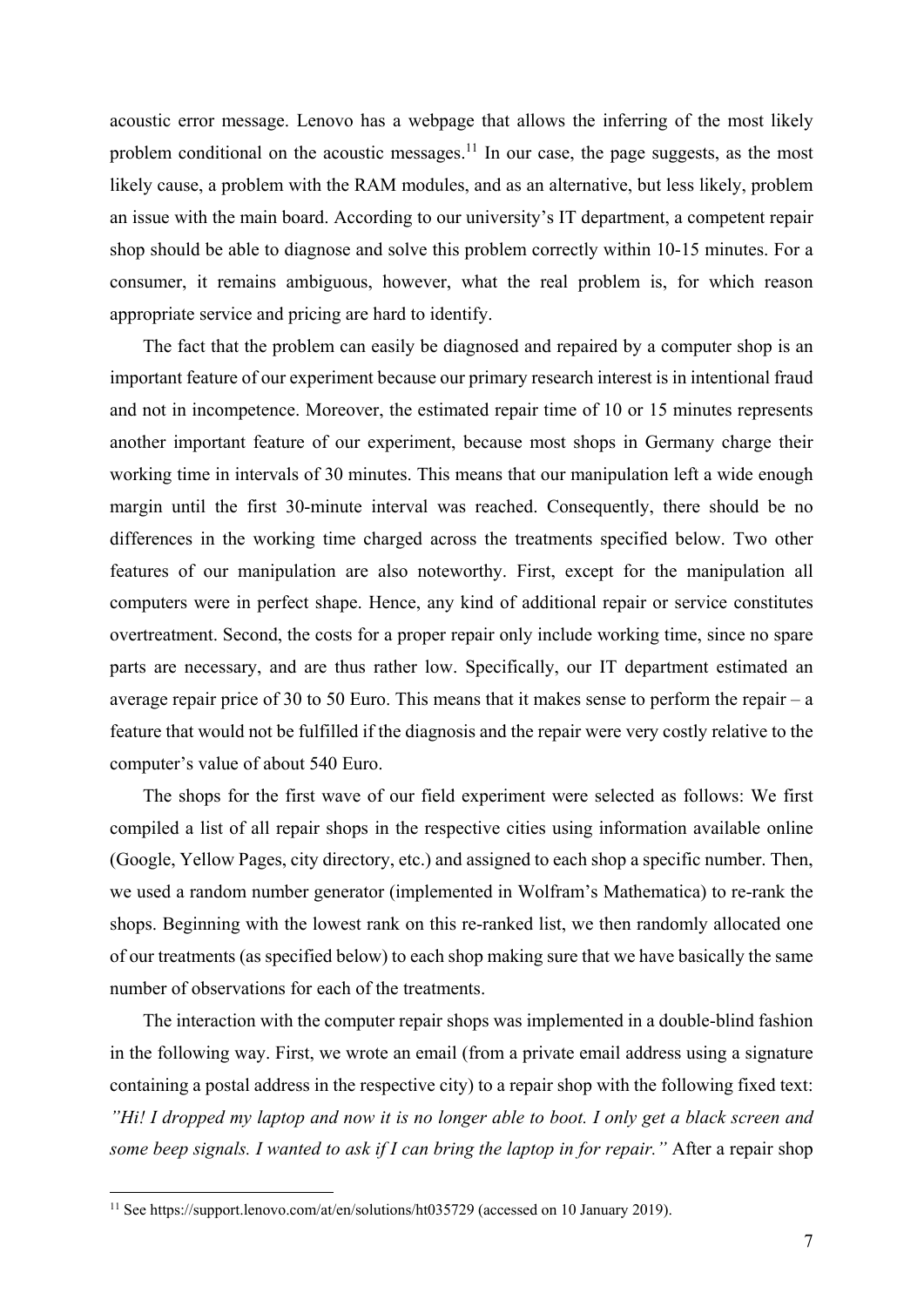had confirmed that we could bring the laptop we sent the actual treatment variation again via mail. Only after this treatment variation, we sent experimental helpers with the computer to the repair shop. The helpers were unaware of our research question, the treatment variations and of course the treatment to which a specific shop had been assigned to. Using such a double-blind procedure minimizes the interaction between helpers and repair shop staff and implies that the personal encounter when dropping off the computer has no direct impact on the size of the treatment effects.12

The following three treatments were implemented and led to the predictions described in the following:

- BASELINE: In this treatment, the second email to the shop read as follows: "*Hi! Thanks for your response. A friend of mine will drop off the laptop in the course of this week. The password of the laptop is: "veronika123". Please inform me as soon as you know more.*" Here we did not mention any potential source of the problem, since this reflects a typical case in a credence goods market, given that consumers are usually not aware of the prevailing problem and their associated needs.
- CORRECT: In this treatment, we started with the identical script as in BASELINE, but then added the following text: "*I informed myself a bit on the internet and I think that the beep is caused by a problem of the RAM modules. Maybe this helps.*" In this case the owner's self-diagnosis is correct. In theory, repair services are credence goods for consumers who are unable to self-diagnose the problem, but ordinary goods for other consumers (see Dulleck and Kerschbamer, 2006). At first sight, one might therefore expect lower repair prices in CORRECT. However, recall that the diagnosis is still noisy, and other sources might cause the problem. For the latter reason, it is unclear what to expect from a comparison of prices in BASELINE and CORRECT.
- INCORRECT: Here, we started with the identical script as in BASELINE, but then added the following text: "*I informed myself a bit on the internet and I think that the beep is caused by a problem of the motherboard. Maybe this helps.*" In this case the owner's self-diagnosis is wrong. Yet, recall that the acoustic error message suggested a problem with the main board as a potential, although less likely, source of the problem. This means that our script conveys a realistic possibility, and it does not signal incompetence on the side of the consumer (which shops might be tempted to exploit). It is important to note that our treatment variation was deliberately designed

<sup>&</sup>lt;sup>12</sup> Our helpers were instructed simply to drop off the computer at the repair shop and keep the interaction as short as possible.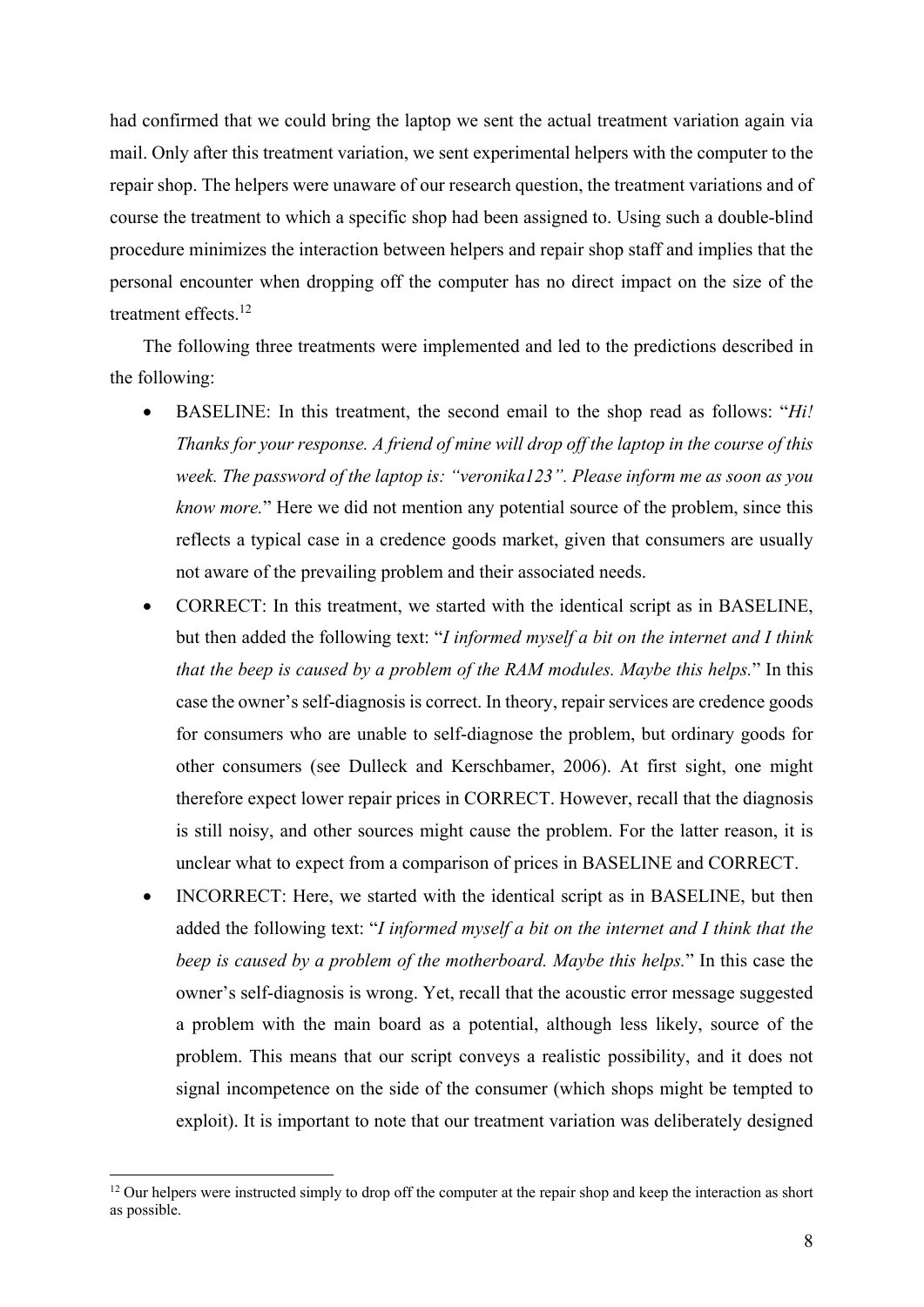in such a way that the wrong self-diagnosis by the customer is easily detected by a competent repairer. Indeed, our IT department assured us that a competent shop would immediately notice that the motherboard did not cause the problem and that the latter was due rather to the loose RAM modules. So, even if a repair shop took the incorrect self-diagnosis of the consumer as the starting point, generating a correct diagnosis and repairing the PC should be easily done within 30 minutes, meaning that the price an honest shop charges in INCORRECT should not be higher than the price charged in BASELINE. However, the incorrect self-diagnosis arguably generates more room for a dishonest expert seller to overtreat or overcharge the customer. Assuming that some shops exploit this opportunity, we expected higher prices in total in INCORRECT than both in BASELINE and CORRECT.

This first wave of our experiment was conducted between November 2015 and July 2016. We sent seven undercover helpers ("mystery shoppers") with one manipulated computer each during regular opening hours to the repair shops on our list. As specified above, treatment assignment was random and experimental helpers were blind to the treatment.

### **3. Results of Wave 1 – The effects of a self-diagnosis from the web**

In total, we collected 71 observations; 24 for BASELINE, 24 for CORRECT, and 23 for INCORRECT. Out of these shops, one shop in INCORRECT claimed that the computer could not be repaired and charged 20 Euro for the diagnosis. We exclude the latter shop from the data analysis, since no service was provided in this case. This leaves us with 70 observations for the analysis.

The mean duration from handing in the computer to getting it back was 3.53 days, and the median was 2 days (with practically no differences across treatments). When we picked up the computer, it was not always possible to identify from the bill – or even upon request in the shop if the working time was not shown on the bill – how much working time was charged for the repair.13 From all cases with known working time (50 of the 70 shops in our data base), we see that the average working time was shortest in BASELINE  $(0.51$  hours, N=20), intermediate in CORRECT (0.62 hours,  $N=16$ ) and longest in INCORRECT (0.86 hours,  $N=14$ ).

<sup>&</sup>lt;sup>13</sup> According to German law, it is not mandatory to indicate the working time on the bill.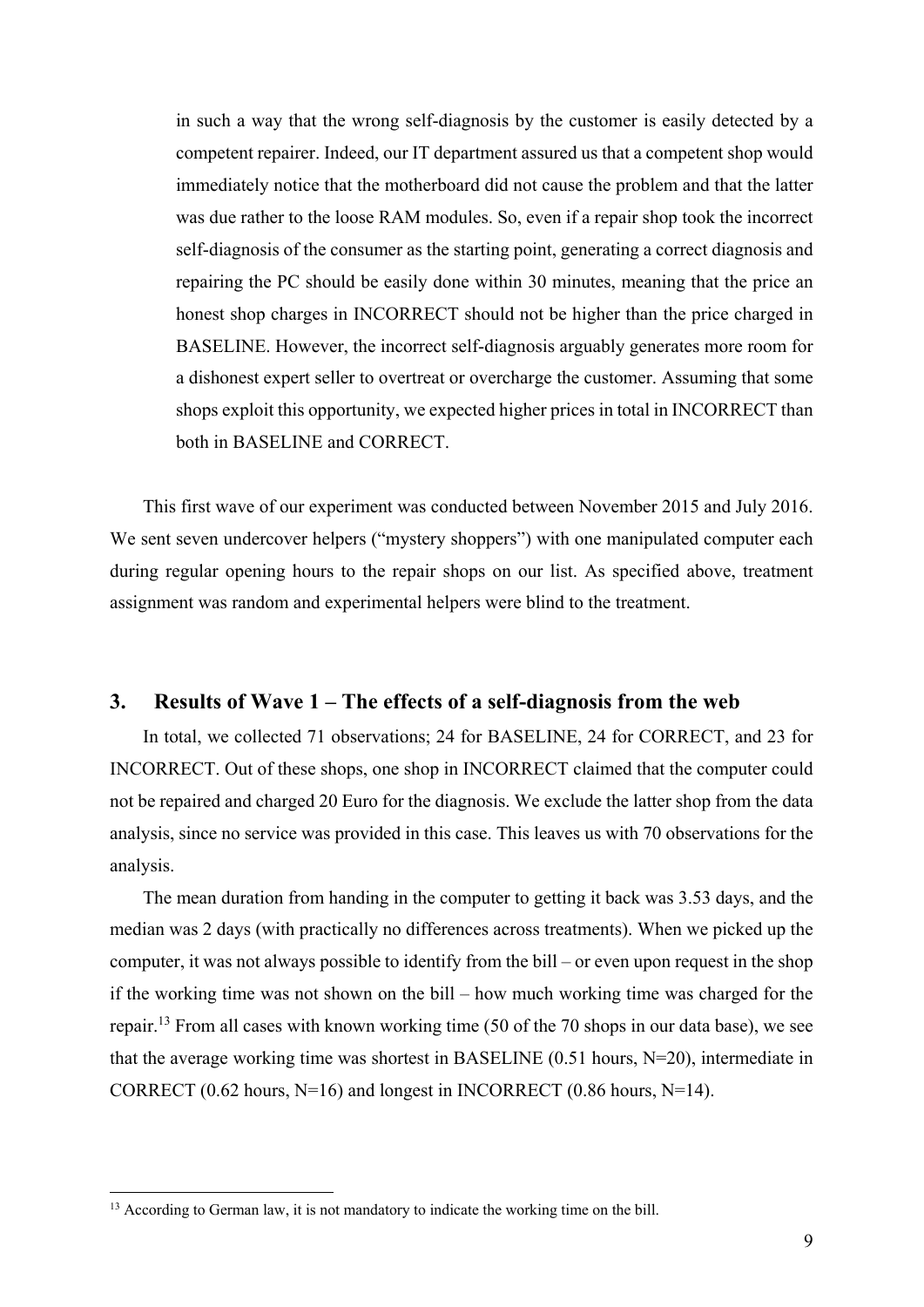

**Figure 1. Average repair prices, conditional on treatment**

Given that there are no significant treatment differences in the likelihood of a successful repair, the repair price – which is obviously observable in all cases – is the key indicator of service provision.<sup>14</sup> Figure 1 shows the average price across the three treatments. It is 38.21 Euro in BASELINE (N=24), 44.85 Euro in CORRECT (N=24), and 84.50 Euro in INCORRECT (N=22). Figure 2 presents the cumulative distribution function, showing that the variance of repair prices is considerably larger in INCORRECT than in the other two treatments.

<sup>&</sup>lt;sup>14</sup> From the 70 observations in our data base, one shop saved the data on an external hard drive, but did not repair the computer. All the other shops were able to repair the laptop.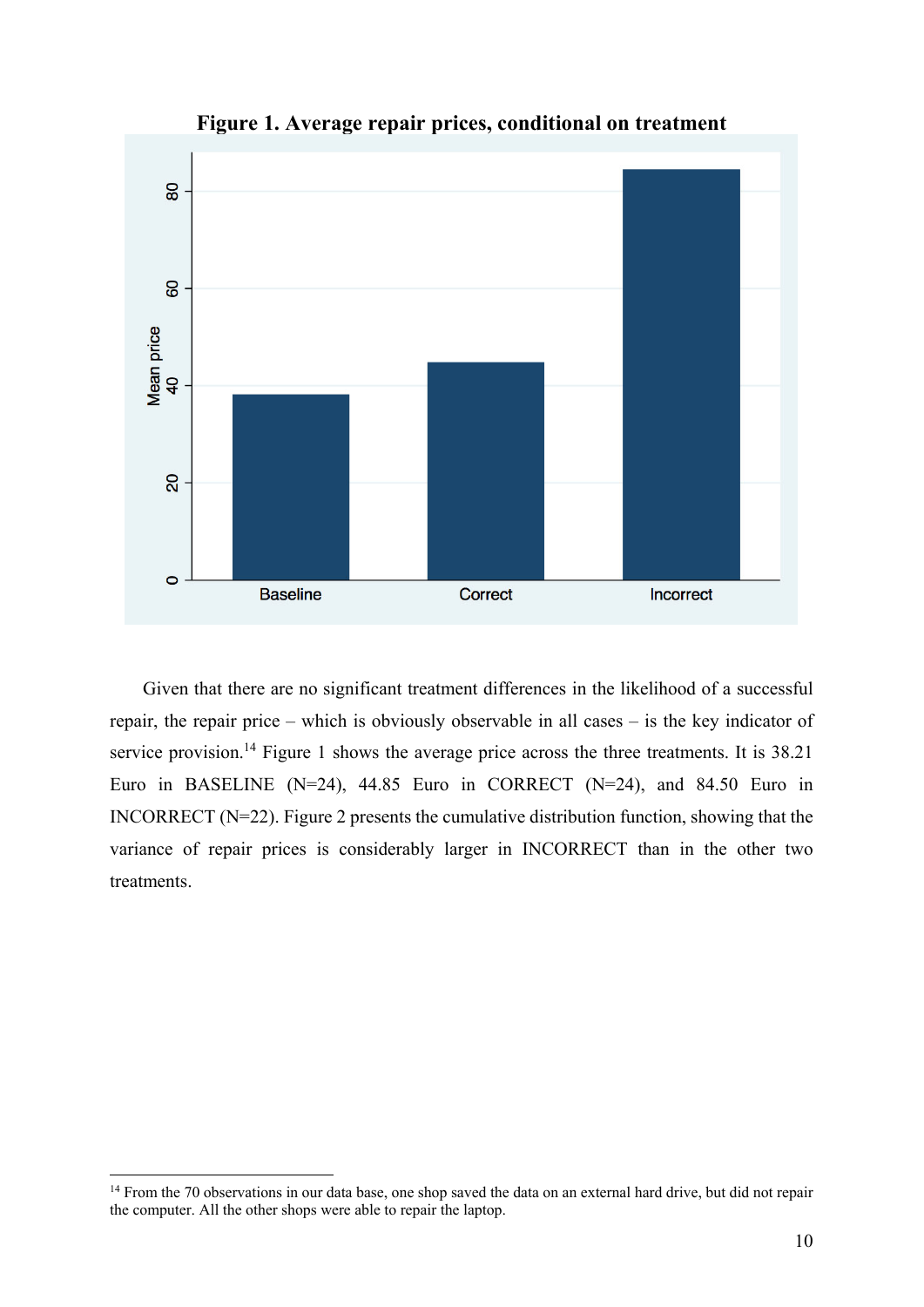**Figure 2. Cumulative distribution function of repair prices,** 



**conditional on treatment** 

Table 1 presents an OLS-regression with the repair price as the dependent variable and two dummies for the treatments CORRECT and INCORRECT, as well as a number of control variables as independent variables. These variables are motivated as follows: The idea behind controlling for whether a shop is run by a single person or not ("One-man business") is that, in the case of a one-man business, the owner is the single residual claimant of all revenues. This means that one-man businesses might have less diluted incentives to charge higher prices, compared to multi-person shops where employees typically receive fixed wages. Additionally, inspired by Mimra et al. (2016) and Rasch and Waibel (2018), we control for the "number of competitors"– i.e., the number of other repair shops within a circle of 5 kilometers – to account for possible competition effects. Finally, we control for the average "rental price" of apartments in the district.<sup>15</sup> This variable may be important for two reasons. First, it can be taken as a proxy for the average wealth in a given district from which typically customers are attracted. If expert sellers engage in price discrimination of customers (Gneezy et al., 2012), the average rental price may turn out to have a positive coefficient. Second, the rental price may capture an

<sup>&</sup>lt;sup>15</sup> This information was taken from www.wohnungsboerse.net.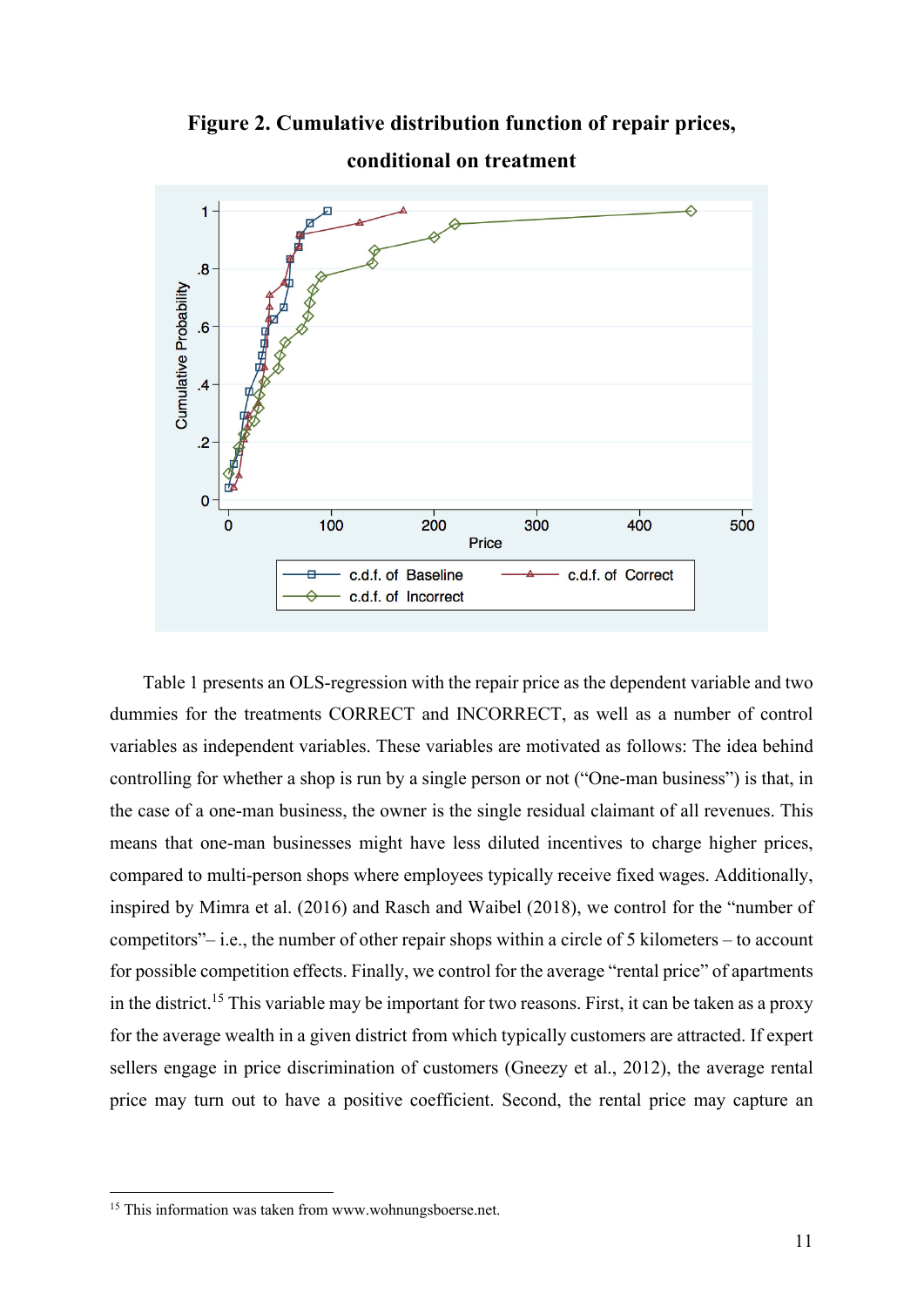important element of a shop's cost function, namely the rent for the shop, which is why shops in more expensive districts might charge higher prices.

|                                                                                          | $[1]$        | [2]          |
|------------------------------------------------------------------------------------------|--------------|--------------|
| Dependent variable (OLS regressions)                                                     | Repair price | Repair Price |
| Independent variables                                                                    | (in Euro)    | (in Euro)    |
| CORRECT treatment (1=yes)                                                                | 16.09        | $26.51*$     |
|                                                                                          | (10.78)      | (13.51)      |
| INCORRECT treatment (1=yes)                                                              | 53.56**      | $62.07**$    |
|                                                                                          | (23.42)      | (25.67)      |
| One-man business $(1 = yes)$                                                             | 15.37        | 28.80*       |
|                                                                                          | (14.10)      | (15.67)      |
| Number of competitors within 5 km                                                        | $1.66**$     | $1.96**$     |
|                                                                                          | (0.76)       | (0.87)       |
| Rental price in the district of the shop $(\text{\ensuremath{\mathfrak{E}}}/\text{m}^2)$ | 1.72         | 0.01         |
|                                                                                          | (1.55)       | (1.44)       |
| Constant                                                                                 | $-10.50$     | $-15.47$     |
|                                                                                          | (23.41)      | (28.27)      |
| Negative ratings (log of number of ratings                                               |              | $30.04**$    |
| with 1 star or 2 stars plus 1)                                                           |              | (15.01)      |
| Positive ratings (log of number of ratings                                               |              | $-1.66$      |
| with 3 stars or better plus 1)                                                           |              | (4.56)       |
| # Observations                                                                           | 70           | 70           |

### **Table 1. Regression analysis of repair prices**

OLS-regressions (robust standard errors) with repair price (in Euro) as independent variable, including, as explanatory variables, a treatment dummy for CORRECT, a treatment dummy for INCORRECT, a dummy for being a one-man business, the number of other shops within a radius of 5 km, and an index for the average rental price in the district of the shop.

\*\*\*, \*\*, \* denote significance at the 1%, 5%, 10% level, standard errors in parentheses.

Column [1] of Table 1 presents the results of our OLS-regression. We take BASELINE as the benchmark, and find that CORRECT increases prices, but not significantly so. This at least means that a correct self-diagnosis by the customer does *not reduce* repair prices compared to the BASELINE where consumers do not mention any possible source, but simply describe the problem when handing in the computer for repair. Contrary to the null-effect of a *correct* self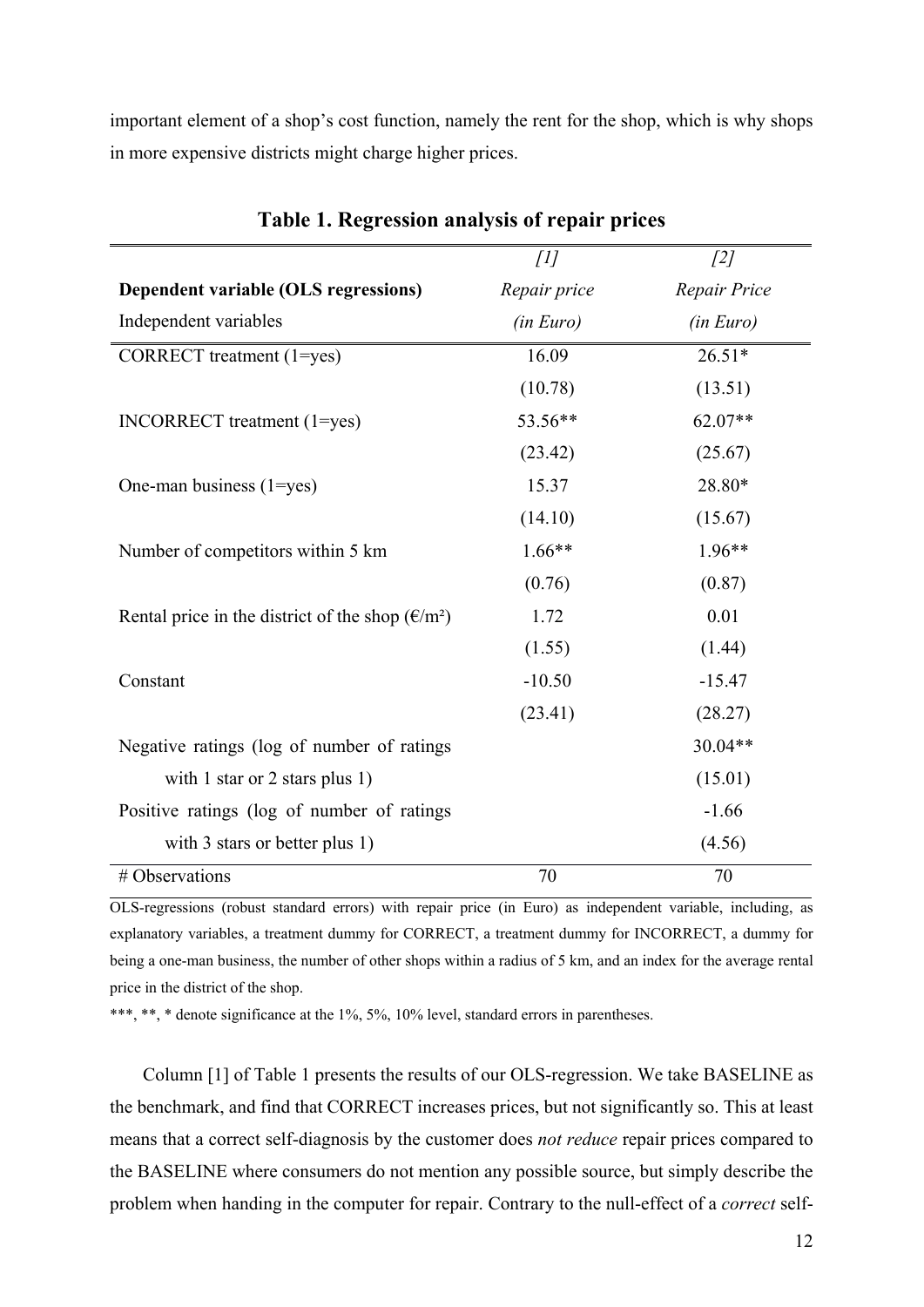diagnosis, however, the treatment effect of INCORRECT is economically very large and statistically significant. Controlling for the other explanatory variables, the estimated price difference between BASELINE and INCORRECT is almost 50 Euro. Given an average repair price of 38 Euro in BASELINE, this implies an estimated price increase of about 130% in case the consumer states a wrong diagnosis. Recall that our IT department predicted the wrong diagnosis in treatment INCORRECT ("problem with the motherboard") to be quickly recognized, and that finding out about the real RAM problem and fixing it should be possible in less than 30 minutes, which is the first unit of working time that shops charge for.

Our main treatment results are robust to controlling for the additional explanatory variables described above and included in column [1]. The dummy for the number of competitors within 5 km is significantly positive, confirming earlier results of Dulleck et al. (2011) and Mimra et al. (2016), namely that competition increases the likelihood of fraudulent behavior on the seller side. One explanation for the price-increasing effect of competition might be that shops with a larger number of competitors are typically more centrally located in the cities under investigation. A more central location might mean more occasional customers who can be exploited more easily without being punished by the market in the future. A more decentralized shop – with fewer competitors around – may have more regular customers with repeat visits and hence may be inclined to charge them less (similar to findings in Schneider, 2012). The dummy for a one-man business is positive, but insignificant in column [1], and so is the dummy for the average rental price in the district of the shop. We summarize our main findings from Table 1 as our first result and our first implication:

**Result 1 and Implication 1**: *A correct self-diagnosis does not reduce prices, while an incorrect one increases repair prices substantially. Since the diagnosis provided by specialized software on the internet is almost always noisy and since consumers cannot distinguish between a correct and an incorrect diagnosis, an implication of our result is that acquiring and revealing a noisy self-diagnosis is, in expectation, a costly mistake for consumers in markets for credence goods.*

So far, we have analyzed whether it is a good strategy for consumers to use information provided on the internet for a (possibly noisy) self-diagnosis of their needs (in our case: the source of the computer problem). As Result 1 shows, revealing such a self-diagnosis to the expert seller is a costly mistake. After having concluded this wave of our field experiment, we realized that we could look *ex post* into the internet ratings of the repair shops in our database.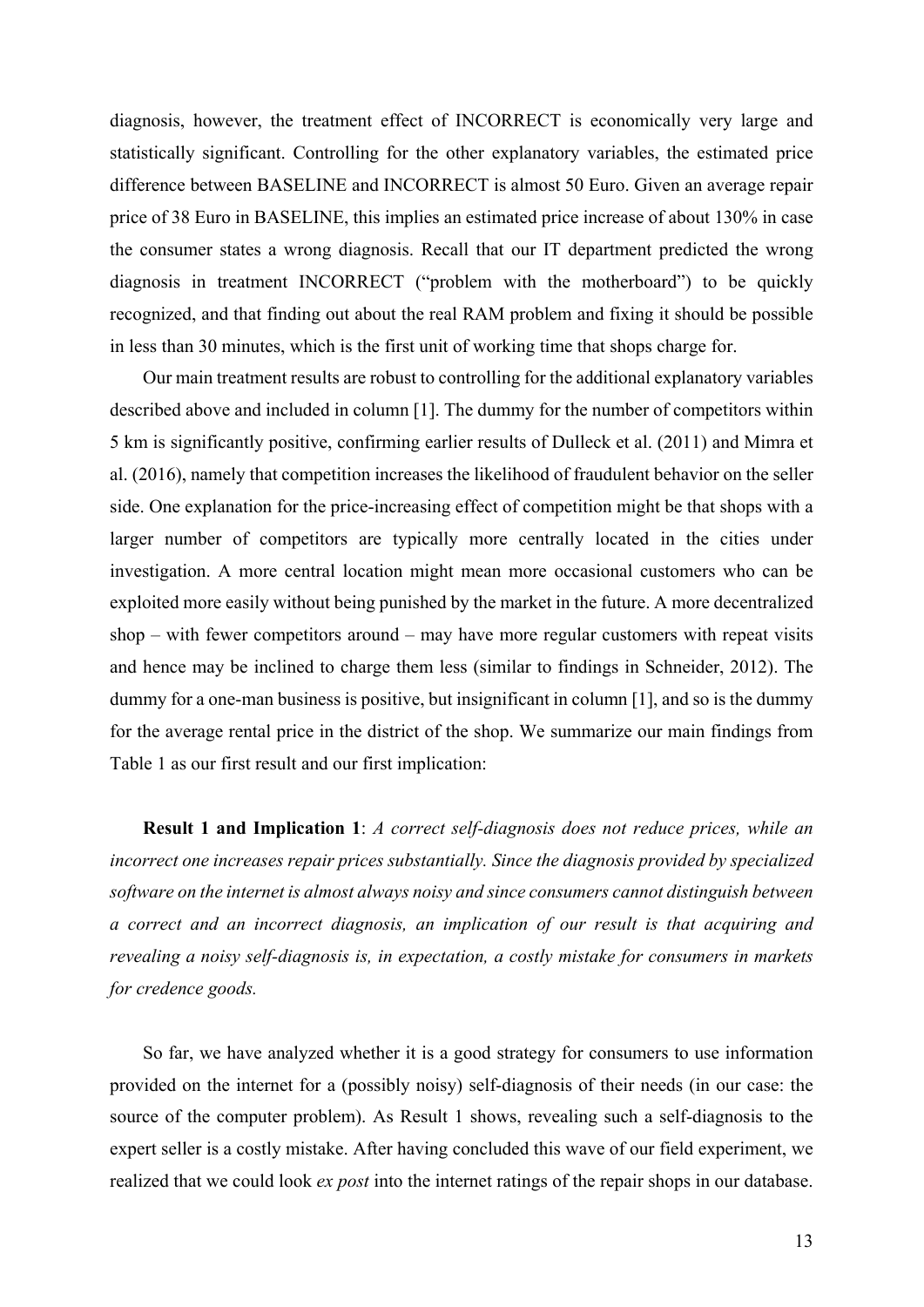Doing so would allow us to identify whether rating platforms contain useful information for consumers even in the case of credence goods markets in which consumers typically cannot judge their exact needs even after service or goods provision by sellers.

We looked up the internet ratings of our 70 shops on Yelp and Google (because these platforms have the most reviews about repair services) and classified them into positive and negative ratings. As negative ratings, we took those with 1 or 2 stars, and as positive ratings those with 3, 4, or 5 stars. In Appendix A we show in Table A1 that the results do not change qualitatively if we would classified all ratings with 1, 2, or 3 stars as negative, and those with 4 or 5 stars as positive.

Column [2] of Table 1 adds the logs of the number of positive and negative ratings (adding 1 to this number in order not to lose shops without any of these ratings) to the variables already included in column [1]. We see that negative ratings have a significantly price-increasing effect. Positive ratings, however, are insignificant (but have a negative sign, as expected). Adding the ratings changes a few of the other results from column [1]. First, the dummy for CORRECT is now weakly significantly positive, indicating that revealing a self-diagnosis is a costly mistake, not only in expectation but even for the (best) case where the self-diagnosis is correct. Second, the dummy for a one-man business becomes weakly significantly positive in column [2], supporting the hypothesis that if shop owners are the full residual claimants they have higher incentives to charge higher prices (for the same service).

### **4. The usefulness of internet ratings – Wave 2 of the field experiment**

Given that in wave 1 of our experiment we accessed and considered internet ratings only *ex post* after collecting the data on repair prices, we added a second wave of data collection to analyze the usefulness – but also the potential pitfalls – of internet ratings in credence goods markets in more detail and with an *ex ante* hypothesis.

Wave 2 was run in March and April 2017. We used the same RAM-manipulation as described above for the first wave. This time, however, we did not implement different treatments, but had only what we call a BASELINE-2 condition. Since we had no treatment variations, double-blindness was no longer an issue. For this reason, the communication with the repair shops was no longer via e-mail. Instead, the mystery shoppers (i.e., our experimental helpers) approached the shops directly with the manipulated computer and the following script: *"Hi! I dropped my laptop and now it is no longer able to boot. I only get a black screen and some beep signals. I wanted to ask if you can repair it."*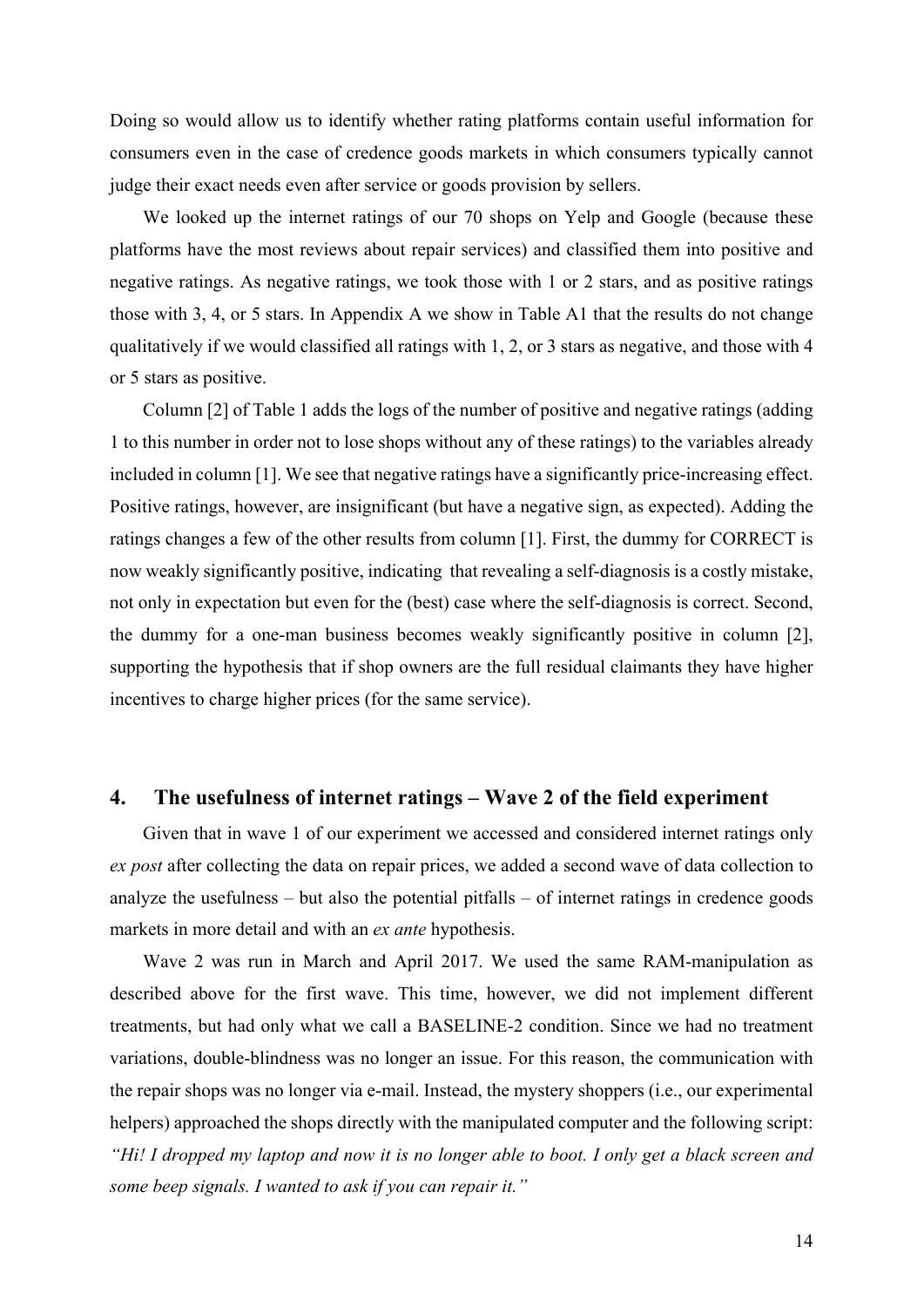Data were collected in a new city, Berlin, the largest city in Germany. Based on power calculations that we derived from the first wave, we aimed at collecting 60 observations to detect a price difference between better-rated shops and worse-rated shops at a 5%-significance level with 80% power.<sup>16</sup> To assess the empirical relation between ratings and repair prices we decided to include in our sample those computer repair shops in Berlin that had the largest number of internet reviews on Yelp and Google. Of the more than 100 repair shops in this new city, 58 shops had 3 or more reviews. Those 58 shops were targeted in wave 2 of our experiment. We sent our experimental helpers to each of these shops with a request for a repair. Unknown to the helpers, we started with the hypothesis – based on our wave 1 results – that those shops whose average rating is worse (i.e., lower) than the median average rating across all shops would charge higher prices than the shops whose average rating is better (i.e., higher) than this median.

## **5. Results of Wave 2 – The predictive power of internet ratings and the problem with non-recommended reviews**

We first look at the repair prices of shops, contingent on their average rating. For that we perform a median split of the average rating of all 58 shops. Those shops with an average rating below the median charged on average 59.52 Euro (N=29), while those with an average rating above the median had a significantly lower average price of 43.48 Euro ( $N=29$ ), which confirms our directional hypothesis ( $p < 0.05$ ; one-sided t-test). Figure 3 shows the cumulative distribution function of prices, with the graph for the shops rated below the median lying always to the right of the better-rated shops. Recall that all 58 shops were handling completely identical (and identically manipulated) computers. Since all shops were able to repair the computer, it is striking – to our mind – that the internet reviews are a significant predictor of which set of shops charges higher prices for the same (successful) repair than others. This is summarized in our second result.

**Result 2 and Implication 2**: *Internet ratings are indicative of repair prices: Shops with an average rating below the median charge on average significantly higher prices than shops* 

<sup>&</sup>lt;sup>16</sup> For our power calculations, we considered the observations in BASELINE in the first wave as our basis for the effect size of ratings, performed a median split of the average rating of all shops with at least two reviews, calculated the average price for above-median (25.84€) and below-median shops (47.61€), and then performed the calculation to get a difference between above-median and below-median shops at the 5%-significance level with 80% power.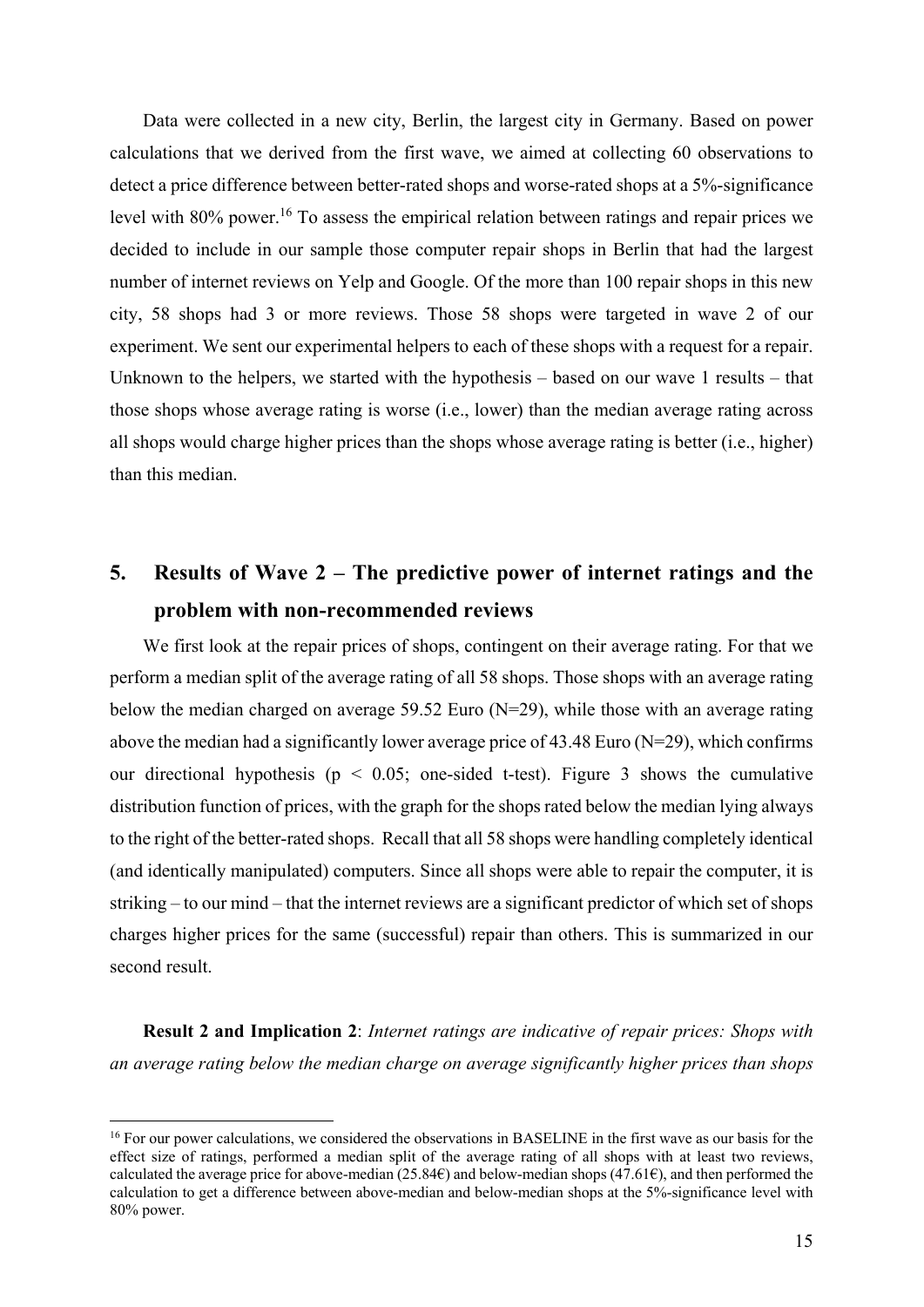*with an average rating above the median. An immediate implication is that consumers can profit from the internet ratings of former consumers – even in markets where informational asymmetries continue to be present even after consumption.*

## **Figure 3. Cumulative distribution function of repair prices, conditional on average rating above or below median**



Result 2 is encouraging, but there might be more to ratings than just looking at averages and consider all ratings as equally valuable. After all, sellers have incentives to get good reviews and ratings, as good reviews may attract consumers and thus increase revenues and profits. Good customer service that pays off in customers writing nice reviews is one means for increasing the number of positive ratings. An alternative means for shop owners to increase their average rating is to "order" good reviews from friends or even fake good reviews through self-generated user profiles. There is abundant evidence that internet review platforms are not immune to this type of fraudulent behavior on the side of sellers (see, e.g., Ockenfels and Resnick, 2012; Streitfeld 2012; Luca and Zervas, 2016).

Given the possibility that some reviews might be manipulated or even faked, it would potentially be useful to discriminate between more and less reliable reviews in order to see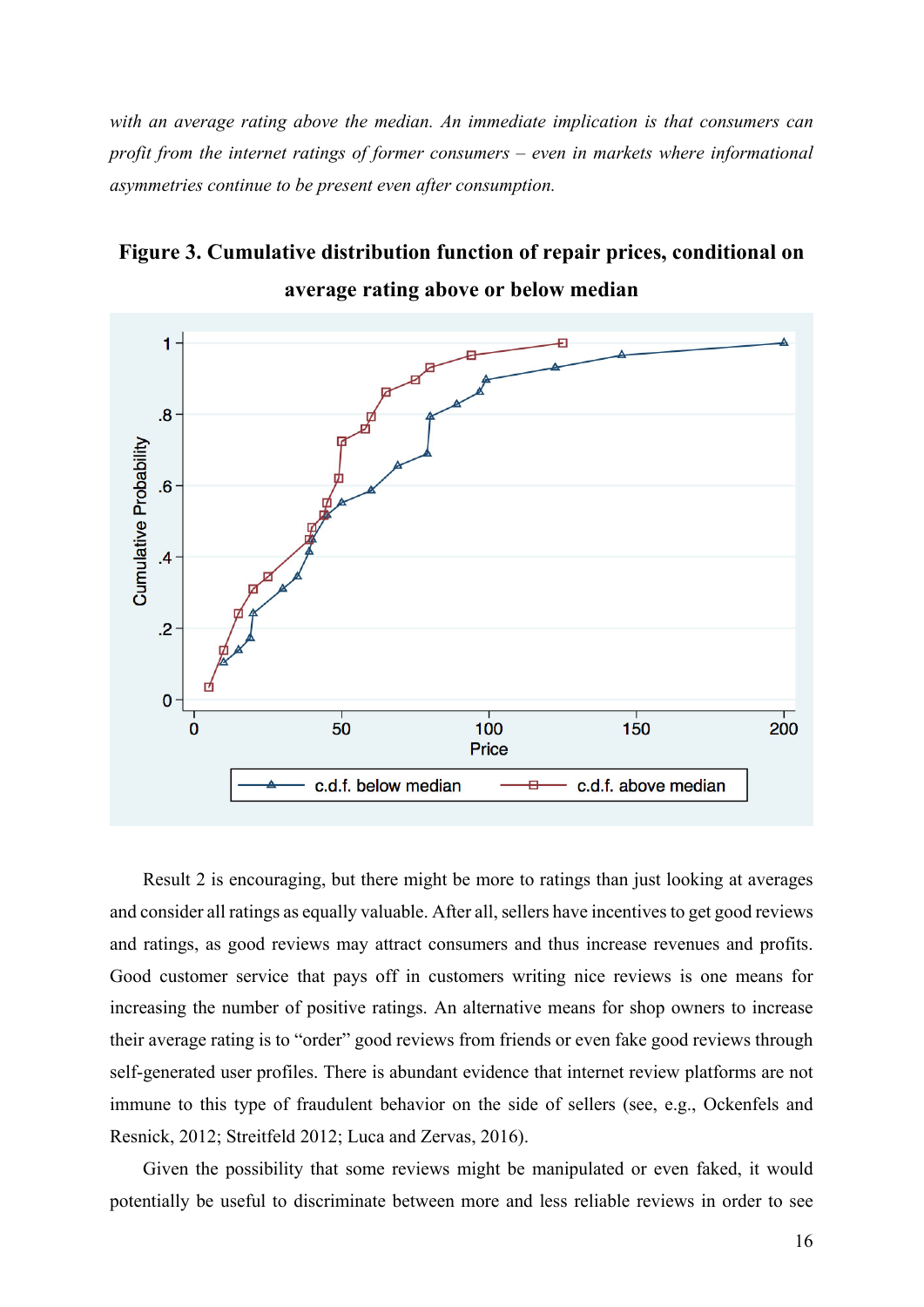whether those two types of reviews have different predictive value for the repair prices of our manipulated computers. Actually, a specific feature of the review platform Yelp allows one to distinguish between recommended and non-recommended reviews, and in the following we exploit this feature to examine whether these two types of reviews differ in their predictive power for prices.

On its internet site, Yelp explains its classification in recommended, respectively nonrecommended, reviews as follows: "We use automated software to recommend the reviews we think will be the most helpful to the Yelp community based primarily on quality, reliability, and the reviewer's activity on Yelp."17 This means that Yelp tries to filter out fake reviews, for instance where shops are supposed to write about themselves, or reviews from reviewers who have a poor reputation in the community.

In Table 2, we present, for the 58 shops in our database, the average number of recommended and non-recommended reviews and the distribution of ratings from 1 star to 5 stars.18 Column [1] shows data for recommended reviews, and column [2] for nonrecommended ones. The first thing to note is that only 23% of the total number of reviews are recommended by Yelp. A second important observation is that the average rating of recommended reviews is (at 3.94) lower than the average rating of non-recommended ratings (4.28). The difference is highly significant ( $p=0.0017$ , two-sided t-test), indicating that nonrecommended reviews are systematically more positive than recommended ones. This is mainly due to the much larger fraction of 5-star ratings in the set of non-recommended reviews than in the recommended reviews. In column [3] of Table 2, we show the reviews from Google for the 58 shops in our database. Google does not offer a distinction between recommended and nonrecommended shops. For this reason, we are going to treat the Google reviews as separate from the two sets of Yelp reviews in the following analysis, in which we address the question whether the three data sets are related in different ways to repair prices in wave 2 of our field experiment.

<sup>17</sup> See the "Not Recommended" section on the following webpage: https://www.yelp.com/biz/notebookservice030-berlin-3?osq=laptop+reparatur (accessed on 10 January 2019). <sup>18</sup> These data were retrieved from the rating platforms in June 2017.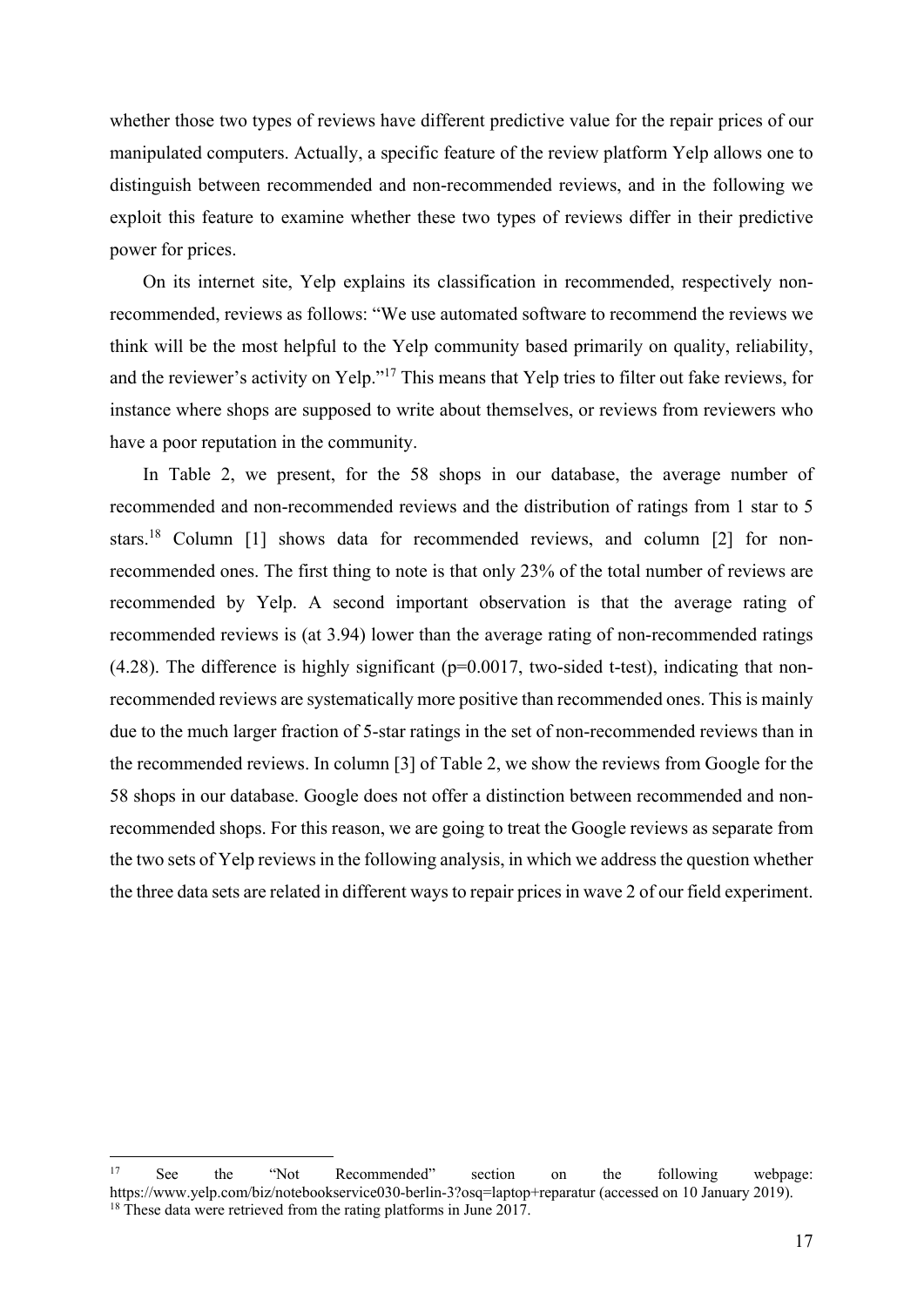|                |        | $[1]$              |                |                 | $[2]$             |                |         | $[3]$               |      |
|----------------|--------|--------------------|----------------|-----------------|-------------------|----------------|---------|---------------------|------|
|                |        | <b>YELP</b>        |                |                 | <b>YELP</b>       |                |         | <b>GOOGLE</b>       |      |
|                |        | <b>RECOMMENDED</b> |                | NON-RECOMMENDED |                   |                |         |                     |      |
|                |        | $(N=241$ reviews)  |                |                 | $(N=825$ reviews) |                |         | $(N=1,518$ reviews) |      |
|                | Mean   | Min.               | Max.           | Mean            | Min.              | Max.           | Mean    | Min.                | Max. |
| of<br>Number   | 3.69   | $\overline{0}$     | 27             | 14.22           | $\boldsymbol{0}$  | 145            | 26.17   | 3                   | 227  |
| reviews<br>per | (5.02) |                    |                | (30.18)         |                   |                | (33.10) |                     |      |
| shop           |        |                    |                |                 |                   |                |         |                     |      |
| Mean rating    | 3.94   |                    |                | 4.28            |                   |                | 4.25    |                     |      |
| per shop       | (1.46) |                    |                | (1.43)          |                   |                | (1.44)  |                     |      |
| Number of 1    | 0.57   | $\boldsymbol{0}$   | 5              | 2.02            | $\boldsymbol{0}$  | 33             | 3.66    | $\boldsymbol{0}$    | 27   |
| star ratings   | (0.57) |                    |                | (5.05)          |                   |                | (4.87)  |                     |      |
| Number of 2    | 0.12   | $\boldsymbol{0}$   | $\overline{2}$ | 0.26            | $\boldsymbol{0}$  | 5              | 0.71    | $\boldsymbol{0}$    | 7    |
| star ratings   | (0.42) |                    |                | (0.95)          |                   |                | (1.33)  |                     |      |
| Number of 3    | 0.28   | $\boldsymbol{0}$   | 5              | 0.24            | $\boldsymbol{0}$  | $\overline{4}$ | 0.59    | $\boldsymbol{0}$    | 8    |
| star ratings   | (0.81) |                    |                | (0.66)          |                   |                | (1.33)  |                     |      |
| Number of 4    | 0.74   | $\boldsymbol{0}$   | 6              | 0.90            | $\boldsymbol{0}$  | 17             | 1.72    | $\boldsymbol{0}$    | 32   |
| star ratings   | (1.46) |                    |                | (2.61)          |                   |                | (4.50)  |                     |      |
| Number of 5    | 1.98   | $\boldsymbol{0}$   | 15             | 10.79           | $\boldsymbol{0}$  | 109            | 19.5    | $\boldsymbol{0}$    | 153  |
| star ratings   | (2.93) |                    |                | (23.72)         |                   |                | (24.40) |                     |      |

**Table 2. Descriptive statistics of ratings on Yelp and Google (Wave 2)** 

Standard deviation in parentheses.

1

In Table 3, we regress the repair prices in wave 2 on positive and negative ratings and on the three control variables that we had already used and described in Table 1. With regard to the ratings, we distinguish between recommended and non-recommended reviews on Yelp, keeping Google reviews as a separate category.19

<sup>&</sup>lt;sup>19</sup> In Table A2 in the appendix we show an alternative specification where all ratings with 1, 2, or 3 stars are classified as negative, while those with 4 or 5 stars are classified as positive. The qualitative results remain unchanged.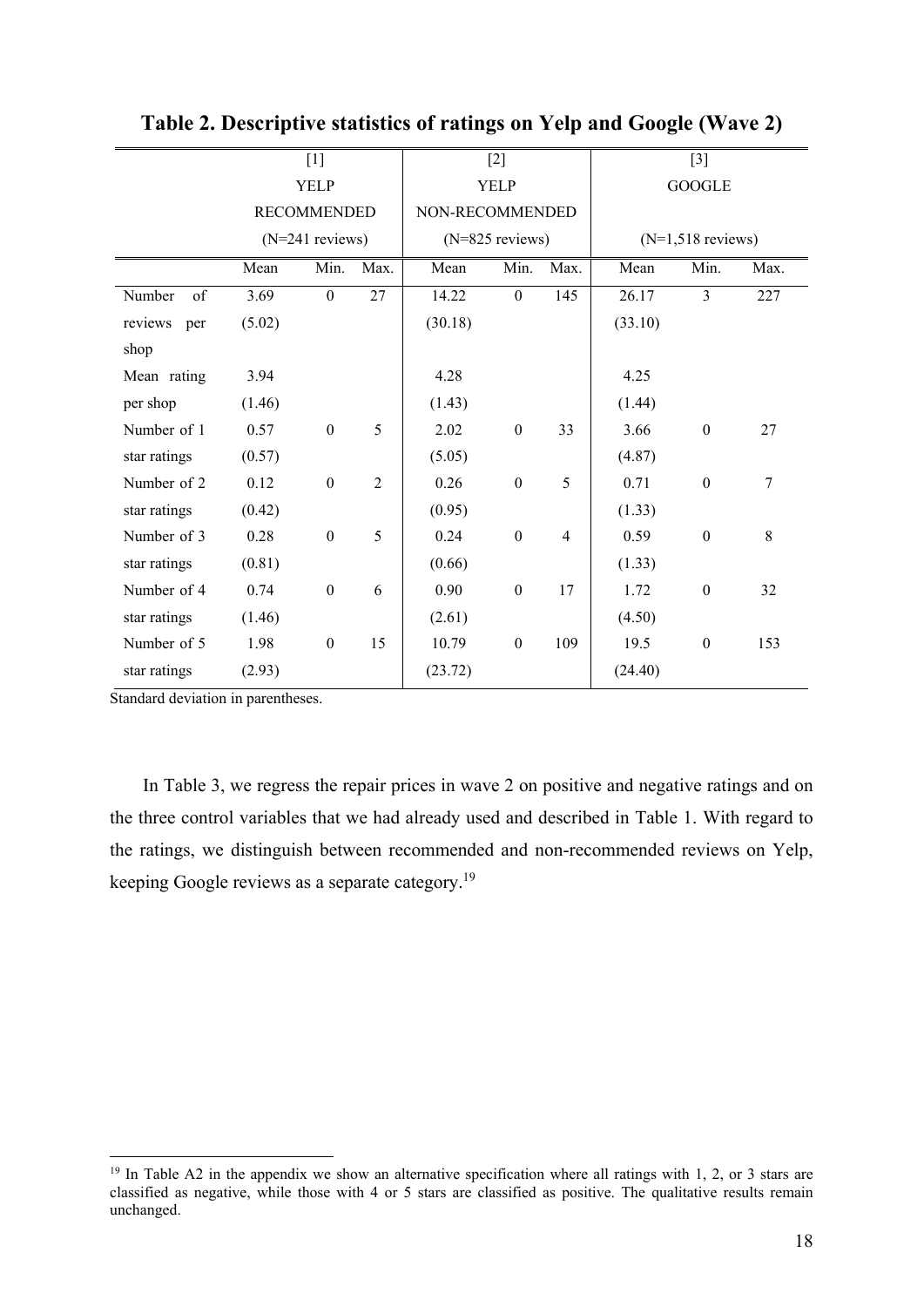| Dependent variable (OLS-regressions)                                                                 | Repair price |
|------------------------------------------------------------------------------------------------------|--------------|
| Independent variables                                                                                | (in Euro)    |
| Recommended reviews on Yelp                                                                          |              |
| Negative ratings (log number of 1-star $\&$ 2-star ratings plus 1)                                   | 23.85**      |
|                                                                                                      | (10.24)      |
| Positive ratings (log number of 3-star, 4-star, and 5-star ratings)                                  | $-17.00**$   |
| plus 1)                                                                                              | (7.81)       |
| Non-recommended reviews on Yelp                                                                      |              |
| Negative ratings (log number of 1-star $\&$ 2-star ratings plus 1)                                   | 2.33         |
|                                                                                                      | (7.72)       |
| Positive ratings (log number of 3-star, 4-star, and 5-star ratings                                   | $15.12**$    |
| plus $1)$                                                                                            | (6.63)       |
| Reviews on Google                                                                                    |              |
| Negative ratings (log number of 1-star $\&$ 2-star ratings plus 1)                                   | $-5.71$      |
|                                                                                                      | (6.58)       |
| Positive ratings (log number of 3-star, 4-star, and 5-star ratings                                   | $-13.63**$   |
| plus $1)$                                                                                            | (5.96)       |
| One-man business (1=yes)                                                                             | 11.46        |
|                                                                                                      | (10.92)      |
| # Competitors within 5km                                                                             | $-1.04$      |
|                                                                                                      | (1.23)       |
| Rental price in the district $(\text{\ensuremath{\mathfrak{E}}}/\text{\ensuremath{\mathfrak{m}}}^2)$ | $-0.97$      |
|                                                                                                      | (3.21)       |
| Constant                                                                                             | 99.64***     |
|                                                                                                      | (36.02)      |
| # Observations (repair shops)                                                                        | 58           |

## **Table 3. Recommended and non-recommended reviews and repair price**

OLS-regressions with repair price (in Euro) as independent variable, including, as explanatory variables, positive and negative ratings of recommended andnon-recommended reviews on Yelp, and on Google (where there is no distinction between recommended and non-recommended reviews). Additional controls like in Table 3 apply. \*\*\*, \*\*,\* denote significance at the 1%, 5% and 10% level, standard errors in parentheses.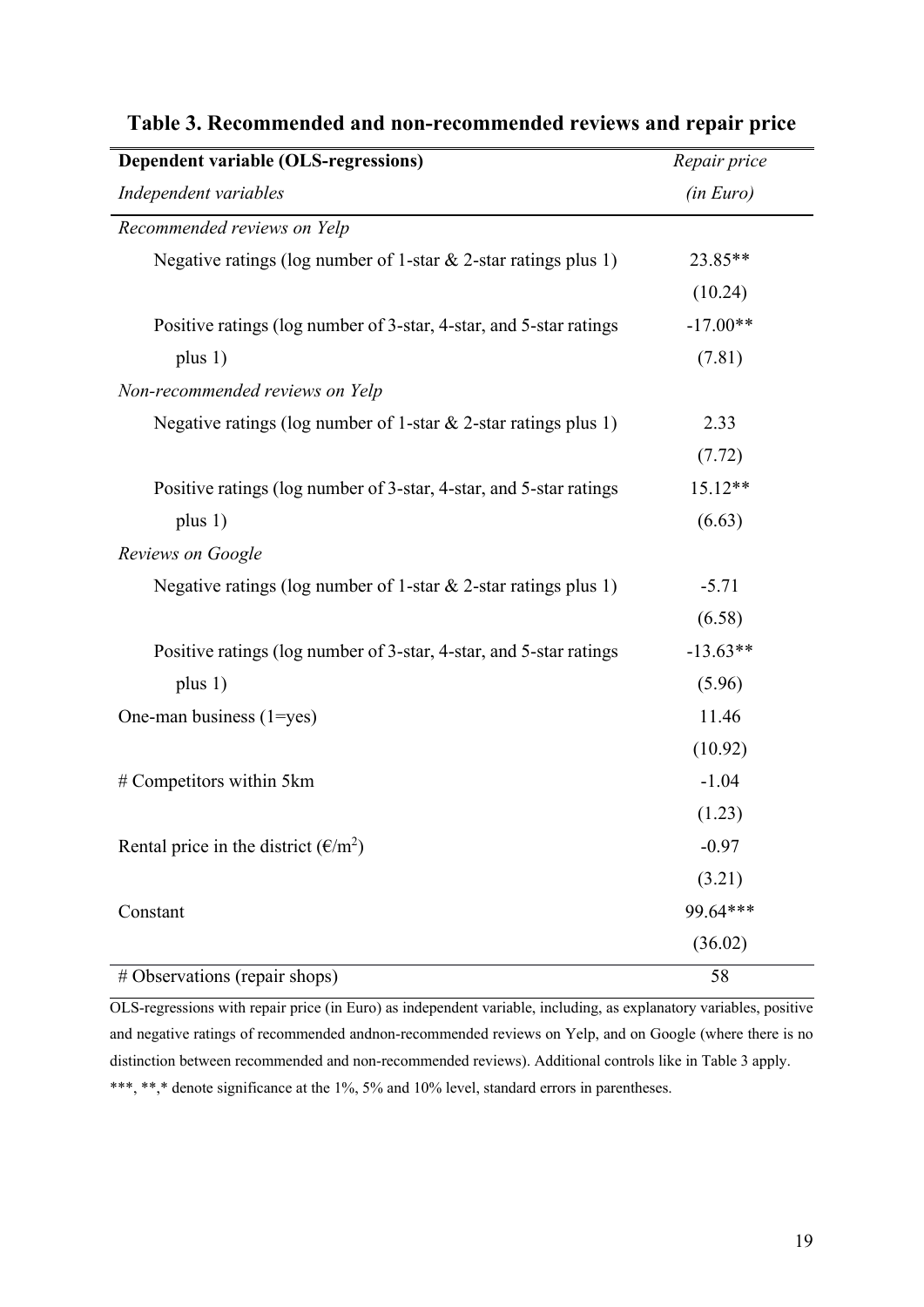The first two explanatory variables in Table 3 draw on recommended reviews on Yelp and they reveal a pattern that matches our *ex ante* hypothesis: Negative ratings are associated with significantly higher repair prices, while positive ratings correlate significantly with lower prices. This confirms the result that we had obtained *ex post* from wave 1 in the *ex ante* setting of wave 2. Yet, we are now able to examine in a more refined way how ratings are related to actual repair prices. The second set of explanatory variables refers to non-recommended reviews, and here we note that negative ratings are insignificant, while positive ratings have a significantly *positive* effect on prices – which is exactly opposite to the effect of recommended positive reviews on Yelp! We consider the latter a striking, albeit not entirely unexpected, finding. In fact, it lends credibility to Yelp's classification of non-recommended reviews, as non-recommended positive reviews seem to misguide consumers. Negative ratings that are nonrecommended do not have a significant effect, implying that they do not contain useful information for consumers.20 Reviews on Google have a price-decreasing effect when they are positive, but no significant effect when they are negative. The latter result is in contrast to the significantly price-increasing effect of recommended negative reviews on Yelp, but in line with the non-significant impact of non-recommended negative reviews on this platform. So, compared to recommended Yelp reviews, reviews on Google seem to have much less informational value. This may be due to the different ways of dealing with fake reviews on Yelp and on Google – with the latter being much more lenient towards companies suspected of producing fake reviews.21 The three additional controls at the bottom of Table 3 remain insignificant, which is partly different from the findings in Table 1. A potential explanation for the insignificance of these control variables is that in Table 3 we capture more information from the ratings than we were able to do in Table 1 – where we did not differentiate between recommended and non-recommended ratings. Overall, we summarize the main findings and implications from looking deeper into the informational value of internet reviews as our third result as follows:

**Result 3 and Implication 3**: *The informational value of internet ratings is heterogeneous: the most informative ratings are recommended ones (on Yelp) where negative ratings have* 

<sup>&</sup>lt;sup>20</sup> In principle, non-recommended negative ratings could well have a significant price-decreasing effect. This would be the case, for instance, if shops wrote or commissioned negative reviews for their most dangerous competitors in order to look better themselves in relative terms (see https://www.nytimes.com/2011/05/22/yourmoney/22haggler.html? r=2 for casual evidence pointing in this direction). If correctly identified as fake reviews by the Yelp software, this kind of unfair competition could lead to a significant negative correlation between nonrecommended negative ratings and repair prices. We do not find such an effect.<br><sup>21</sup> See the elaborate discussion of Joy Hawkins on https://searchengineland.com/yelp-vs-google-how-do-they-

deal-with-fake-reviews-307332 (accessed on 26 January 2019).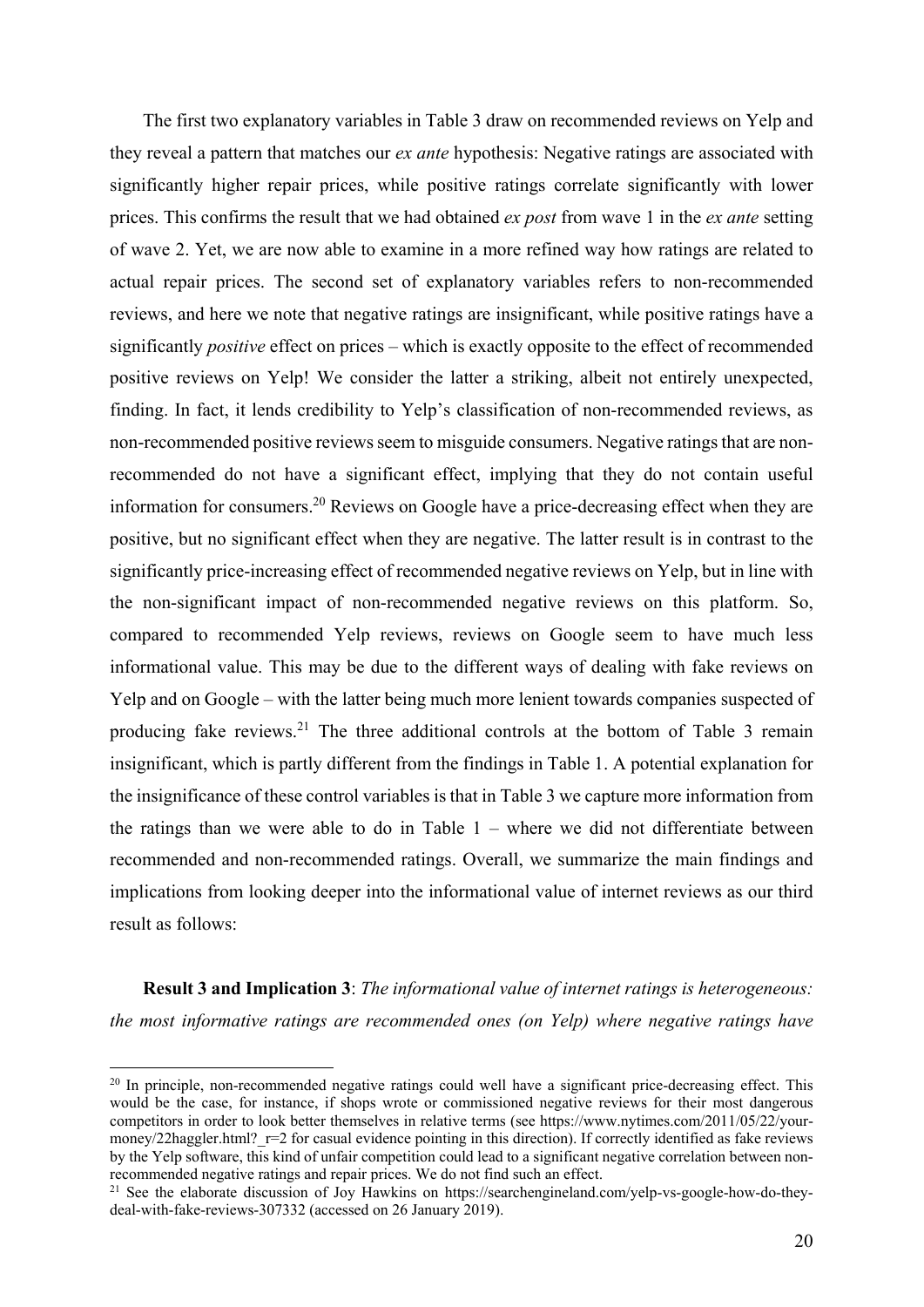*strongly price-increasing effects and positive ratings strongly price-decreasing effects; for nonrecommended positive reviews the correlation is exactly reversed (non-recommended positive ratings increase prices), while non-recommended negative reviews are not informative for prices. Together these results suggest that consumers in credence goods markets can benefit from the wisdom of crowds – manifested in internet ratings – but that they should take the distinction between recommended and non-recommended ratings seriously and they should rely more on platforms that have more restrictive filters for potentially commissioned or fake reviews.*

#### **6. Conclusion**

Modern communication technologies have transformed and often disrupted markets in a significant way. For instance, digital platforms like eBay, Amazon, or Airbnb have expanded the scope of trade by making a match between sellers and buyers much easier than in former (offline) times (Roth and Ockenfels, 2002; Bolton et al., 2013, 2019). Digitization has also affected labor markets by making extremely flexible work contracts with extraordinarily adjustable working hours feasible (like with Uber, where drivers can practically decide themselves when and how long they want to work, thus creating a positive driver value of this flexibility; Chen et al., 2019). Modern communication technologies might also have an important impact on markets for credence goods where informationally disadvantaged consumers are systematically exploited by better informed experts. The size of these markets is huge – and the issue of fraudulent behavior on the seller side looms large (Iizuka, 2007; Schneider, 2012; Kerschbamer and Sutter, 2017). The question whether and to which degree consumers on credence goods markets can benefit from new media is therefore a crucial one and it has not been addressed so far in the literature.

The present study has addressed this question by performing a field experiment in a market for credence goods. The starting point of our project has been the conjecture that the digital era has made it much easier – and much cheaper – for consumers to gather information which can help them to diagnose their needs or to assess the trustworthiness of sellers on credence goods markets – and our main research interest was the causal link between information retrieved from the internet and from social media and the extent to which consumers are cheated upon by sellers on credence goods markets.

Our field experiment has been run in the market for computer repairs. In the first wave of our experiment we have found that consumers make a costly mistake when they acquire a noisy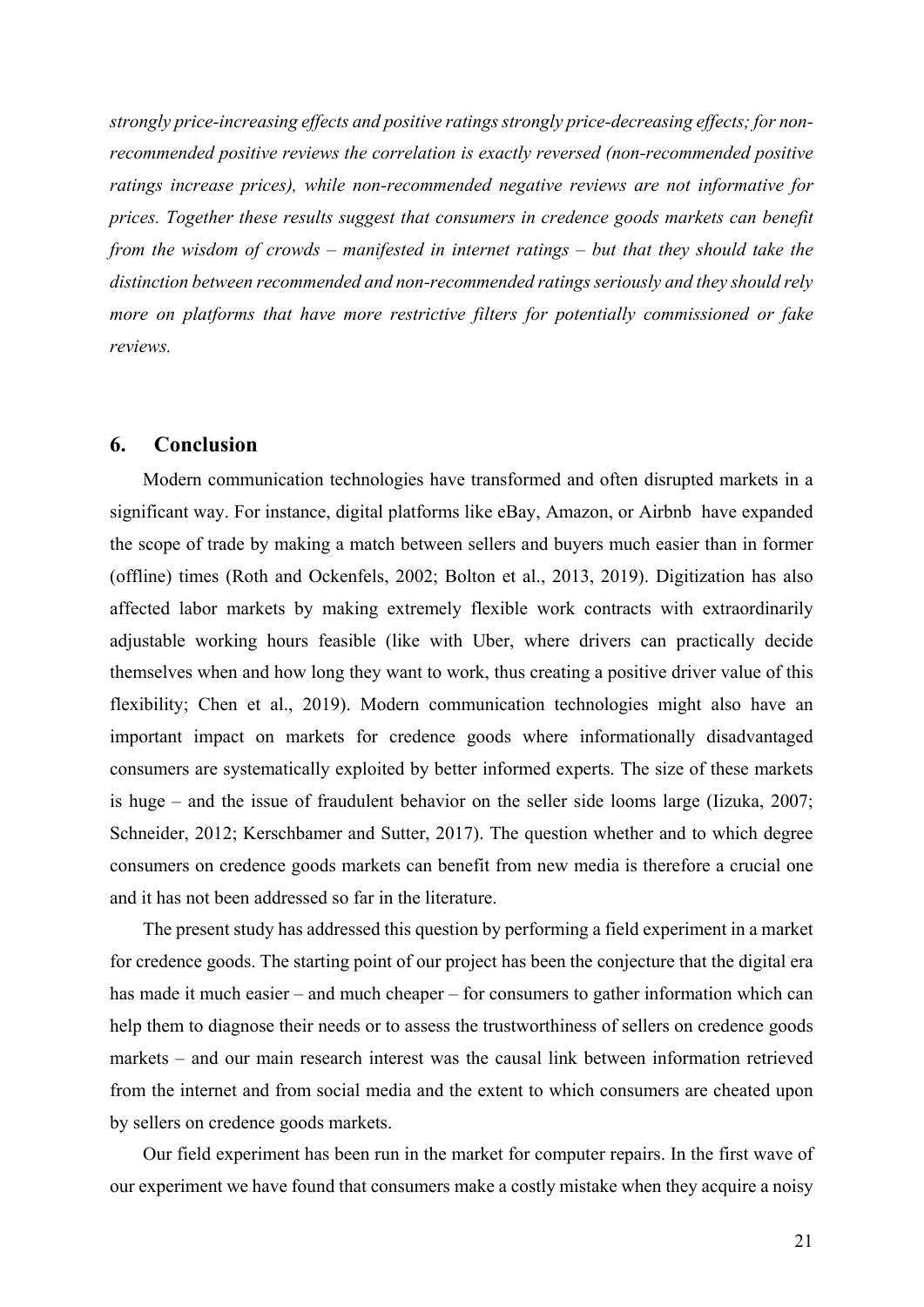self-diagnosis from specialized webpages about the problem of their computer *and* reveal this self-diagnosis to the repair shop. Mentioning a correct self-diagnosis about the appropriate repair does not reduce the repair price in comparison to a situation where the computer owner simply asks for a repair, and mentioning an incorrect diagnosis more than doubles the average price.22 This constitutes our first main result.

While improving a consumer's information about the source of the problem does not reduce exploitation through sellers, improving her information about previous customers' experiences with a particular seller might be potentially useful: In the second wave of our experiment we have found that shops with better internet ratings charge significantly lower prices (for the same and successful repair) than shops with worse ratings. This finding constitutes our second main result and it is particularly remarkable because a defining feature of a credence good is exactly that consumers typically cannot judge even after an interaction with a seller whether they received the good or service that maximized their consumer surplus. As a consequence, it is less than straightforward to assume that internet reviews carry useful information for future consumers in credence goods markets.

A third main result of our field experiment has been that not all reviews are equally useful: Motivated by reports in the media about potentially fake or commissioned internet reviews,<sup>23</sup> we have examined how reviews that are classified on one platform (Yelp) as either recommended or non-recommended are related to actual service provision and repair prices. While for recommended reviews we have found that negative reviews are associated with significantly higher prices, and positive reviews with significantly lower prices, our result with respect to non-recommended reviews is rather striking: If such non-recommended reviews are positive, they are associated with significantly *higher* prices, which is completely contrary to the price-decreasing effect of recommended positive reviews.

Of course, discriminating between trustworthy and non-trustworthy reviews is a challenge. In an interview for the New York Times, a media representative of Yelp, Vince Sollitto, stated that Yelp would not reveal its algorithm for classifying reviews as recommended or not. Yet, Sollitto said "our job is to find and filter out fake reviews. At the same time we let our audience know that this system isn't perfect. Some legitimate content might get filtered and some illegitimate content might sneak through. We're working hard at it. It's a tough one."24 Our third main result suggests that the algorithm used by Yelp to discriminate between

 $22$  The finding that a correct self-diagnosis does not reduce the repair price resembles the result in Gottschalk et al. (2018) that a second opinion does not reduce overtreatment.

 $^{23}$  See, for instance, the *New York Times* article: https://www.nytimes.com/2011/08/20/technology/finding-fake-<br>reviews-online.html? r=1&ref=todayspaper (accessed on 10 January 2019).

<sup>&</sup>lt;sup>24</sup> See https://www.nytimes.com/2011/05/22/your-money/22haggler.html (accessed on 10 January 2019).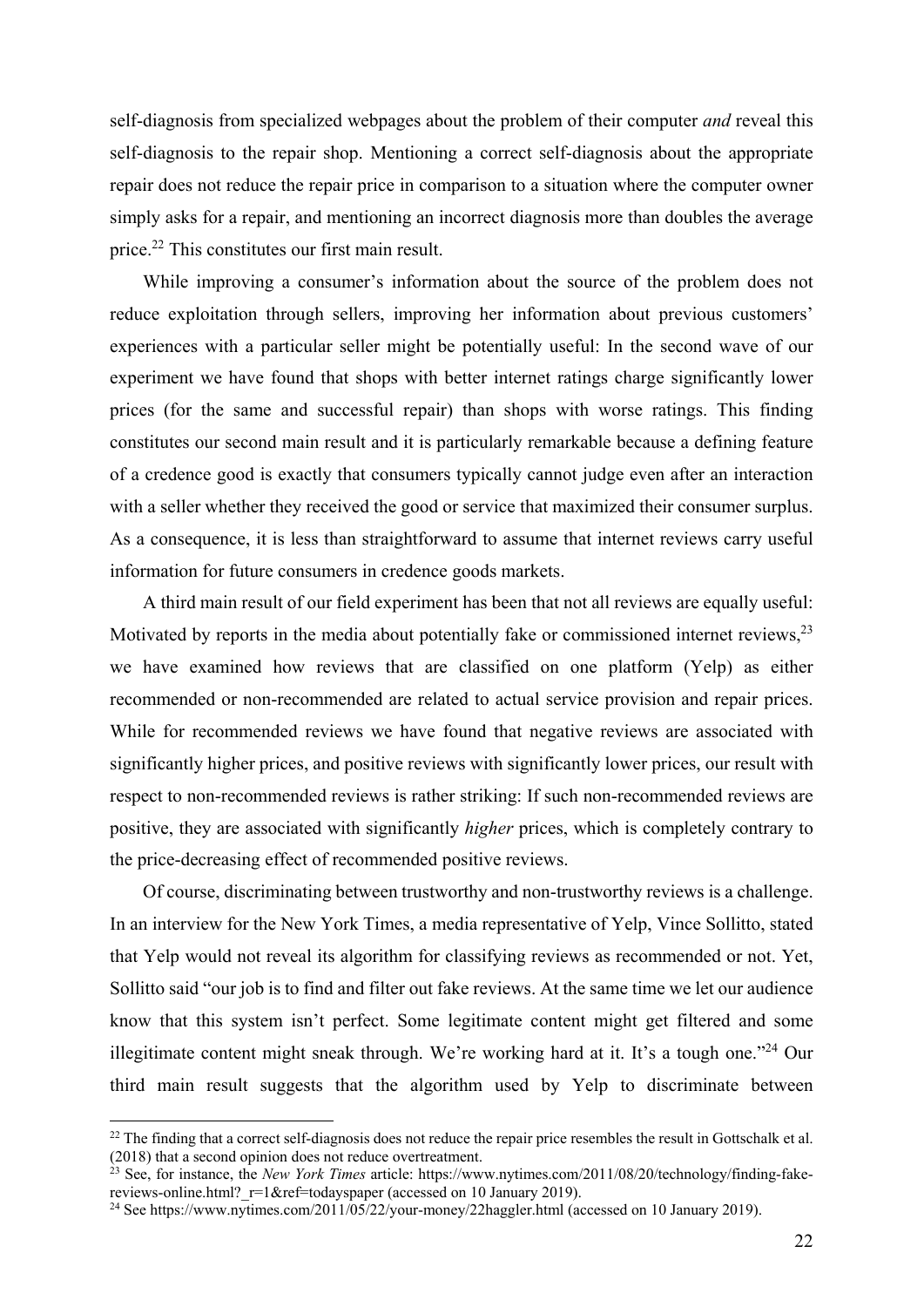recommended and non-recommended reviews is helpful in identifying reviews that should not be trusted by consumers. On the contrary, reviews on Google have much less informational value for consumers, possibly because of their more lenient stance towards companies that are suspected of fake reviews. In sum, this implies that consumer protection on credence goods markets – and more generally on all markets with informational asymmetries – might not only depend on regulation from governmental authorities, but it might benefit significantly from private review platforms (such as Yelp) that use artificial intelligence to assess the trustworthiness of reviews posted on such platforms.

We are confident that even more can be gained in the future for consumers by analyzing the content of internet reviews, and not only the rating itself, because such an analysis might reveal more insights into which expert sellers take advantage of consumers and which do not. Our natural field experiment has provided a first causal investigation of how social media platforms can inform and benefit consumers on credence goods markets. We consider it as a fruitful direction for future research to study other markets also – for instance, health care markets or the markets for financial or legal advice – and their conditions under which the information from social media is rather a blessing (by helping consumers to get appropriate quality without cheating) than a curse (by falling prey to fake reviews that mislead consumers and expose them to exploitation).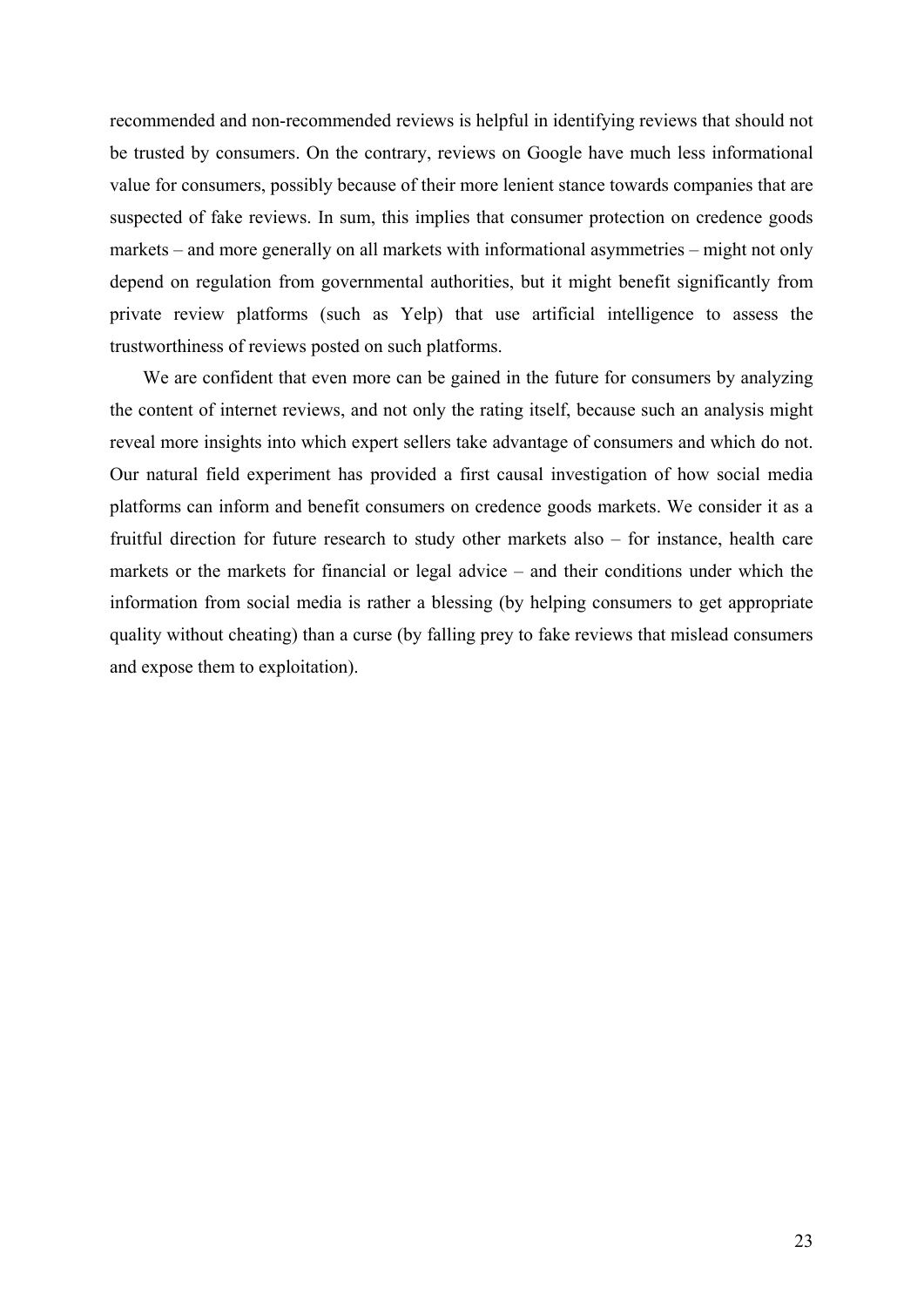### **References**

- Abeler, J., Nosenzo, D., Raymond, C. (2019). Preferences for truth-telling. *Econometrica*, forthcoming.
- Akerlof, G.A. (1970). The market for "lemons": Quality uncertainty and the market mechanism. *Quarterly Journal of Economics* 84, 488-500.
- Balafoutas, L., Beck, A., Kerschbamer, R., Sutter, M. (2013). What drives taxi drivers? A field experiment on fraud in a market for credence goods. *Review of Economic Studies*, 80: 876- 891.
- Balafoutas, L., Kerschbamer, R., Sutter, M. (2017). Second-degree moral hazard in a real-world credence goods market. *Economic Journal* 127, 1-18.
- Beck, A., Kerschbamer, R., Qiu, J., Sutter, M. (2013), Shaping beliefs in experimental markets for expert services: Guilt aversion and the impact of promises and money-burning options. *Games and Economic Behavior* 81, 145-164.
- Bohnet, I., Huck, S. (2004). Repetition and reputation: Implications for trust and trustworthiness when institutions change. *American Economic Review, Papers and Proceedings* 94, 362-366.
- Bolton, G., Katok, E., Ockenfels, A. (2004). How effective are electronic reputation mechanisms? An experimental investigation. *Management Science* 50, 1587-1602.
- Bolton, G., Greiner, B., Ockenfels, A. (2013). Engineering trust Reciprocity in the production of reputation information. *Management Science* 59, 265-285.
- Bolton, G., Greiner, B., Ockenfels, A. (2019). Dispute resolution or escalation? The strategic gaming of feedback withdrawal options in online markets *Management Science*, forthcoming.
- Cappelen, A., Halvorsen, T., Sørensen, E., Tungodden, B. (2017). Face-saving or fair minded: What motivates moral behavior. *Journal of the European Economic Association* 15, 540- 557.
- Chen, M. K., Chevalier, J. A., Rossi, P. E., Oehlsen, E. (2019). The value of flexible work: Evidence from Uber drivers. *Journal of Political Economy*, forthcoming.
- D'Acunto, F., Prabhala, N., Rossi, A. G. (2018). The promises and pitfalls of robo-advising. *Review of Financial Studies*, forthcoming.
- Darby, M., Karni, E. (1973). Free competition and the optimal amount of fraud, *Journal of Law and Economics* 16, 67-88.
- Dulleck, U., Kerschbamer, R. (2006). On doctors, mechanics and computer specialists The economics of credence goods. *Journal of Economic Literature* 44, 5-42.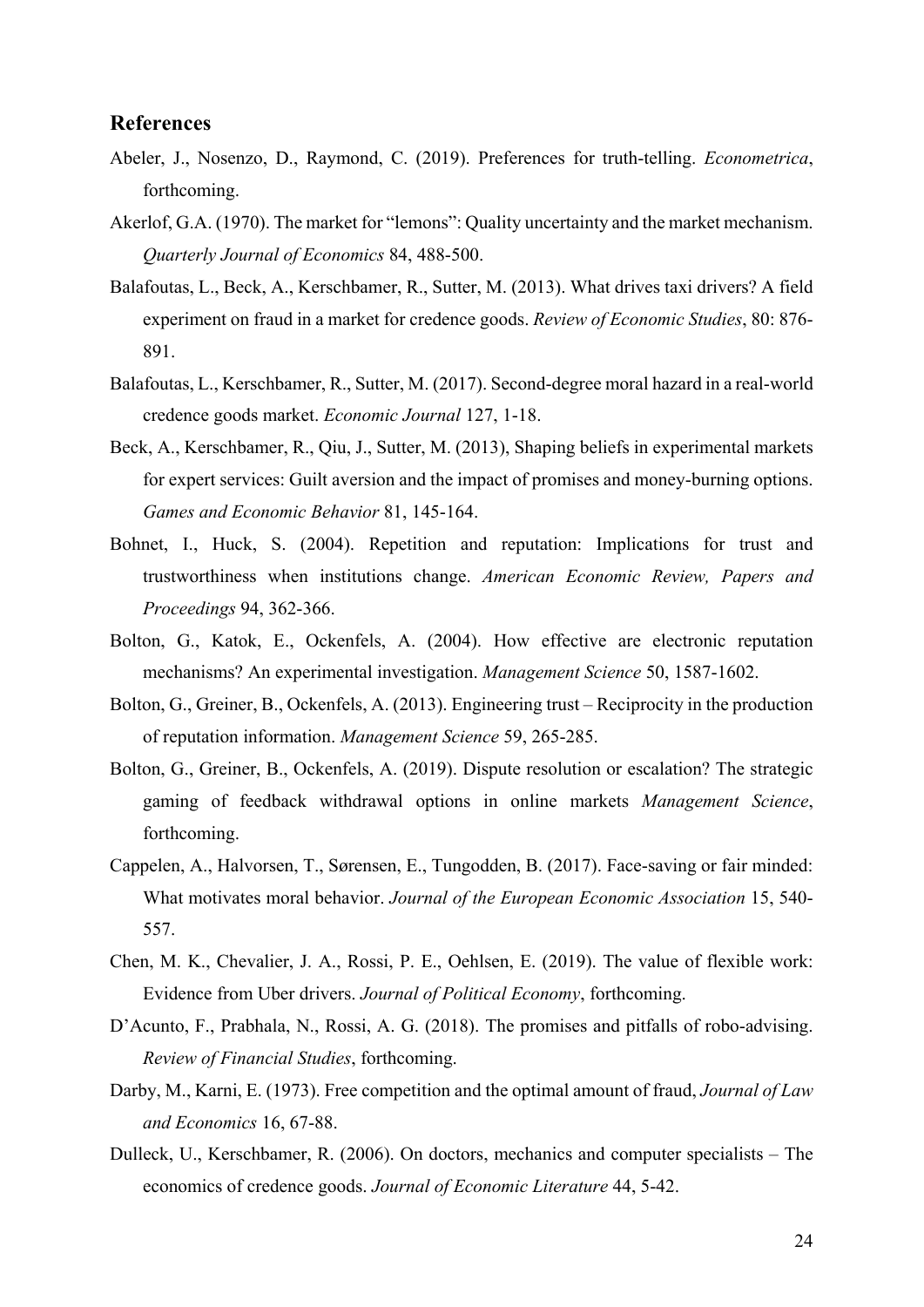- Dulleck, U., Kerschbamer, R., Sutter, M. (2011). The economics of credence goods: An experiment on the role of liability, verifiability, reputation, and competition. *American Economic Review* 101, 526- 555.
- Gneezy, U. (2005). Deception: the role of consequences. *American Economic Review* 95: 384- 394.
- Gneezy, U., Kajackaite, A., Sobel, J. (2018). Lying aversion and the size of the lie. *American Economic Review* 108(2), 419-453.
- Gneezy, U., List, J.A., Price, M.K. (2012). Toward an understanding of why people discriminate: Evidence from a series of natural field experiments. *NBER Working Paper* 17855.
- Gottschalk, F., Mimra, W., Waibel, C. (2018). Health services as credence goods: A field experiment. Available at SSRN: https://ssrn.com/abstract=3036573.
- Grosskopf, B., Sarin, R. (2010). Is reputation good or bad? An experiment. Am*erican Economic Review* 100(5), 2187-2204.
- Huck, S., Luenser, G., Spitzer, F., Tyran, J.R. (2016a). Medical insurance and free choice of physician shape patient overtreatment. A laboratory experiment. *Journal of Economic Behavior and Organization* 131, 78-105.
- Huck, S., Luenser, G., Tyran, J.R. (2016b). Price competition and reputation in markets for experience goods. An experimental study. *RAND Journal of Economics* 47, 99-117.
- Huck, S., Lünser, G., Tyran, J.–R. (2012). Competition fosters trust. *Games and Economic Behavior* 76(1), 195-209.
- Iizuka, T. (2007). Experts' agency problems: Evidence from the prescription drug market in Japan. *The RAND Journal of Economics* 38, 844-862.
- Kerschbamer, R., Sutter, M. (2017). The economics of credence goods A survey of recent lab and field experiments. *CESifo Economic Studies* 63, 1-23.
- List, J., I. Rasul (2011). Field experiments in labor economics. In: O. Ashenfelter, D. Card (eds.) *Handbook of Labor Economics*, 4A, 103-228. Amsterdam: Elsevier.
- Luca, M., Zervas, G. (2016). Fake it till you make it: Reputation, competition, and Yelp review fraud. *Management Science* 62, 3412-3427.
- Mimra, W., Rasch, A., Waibel, C. (2016). Price competition and reputation in credence goods markets: Experimental Evidence. *Games and Economic Behavior* 100, 337-352.
- Ockenfels, A, Resnick, P. (2012). Negotiating reputations. In: G. Bolton, R. Croson (eds), *The Oxford Handbook of Economic Conflict Resolution,* Oxford University Press, 223-237.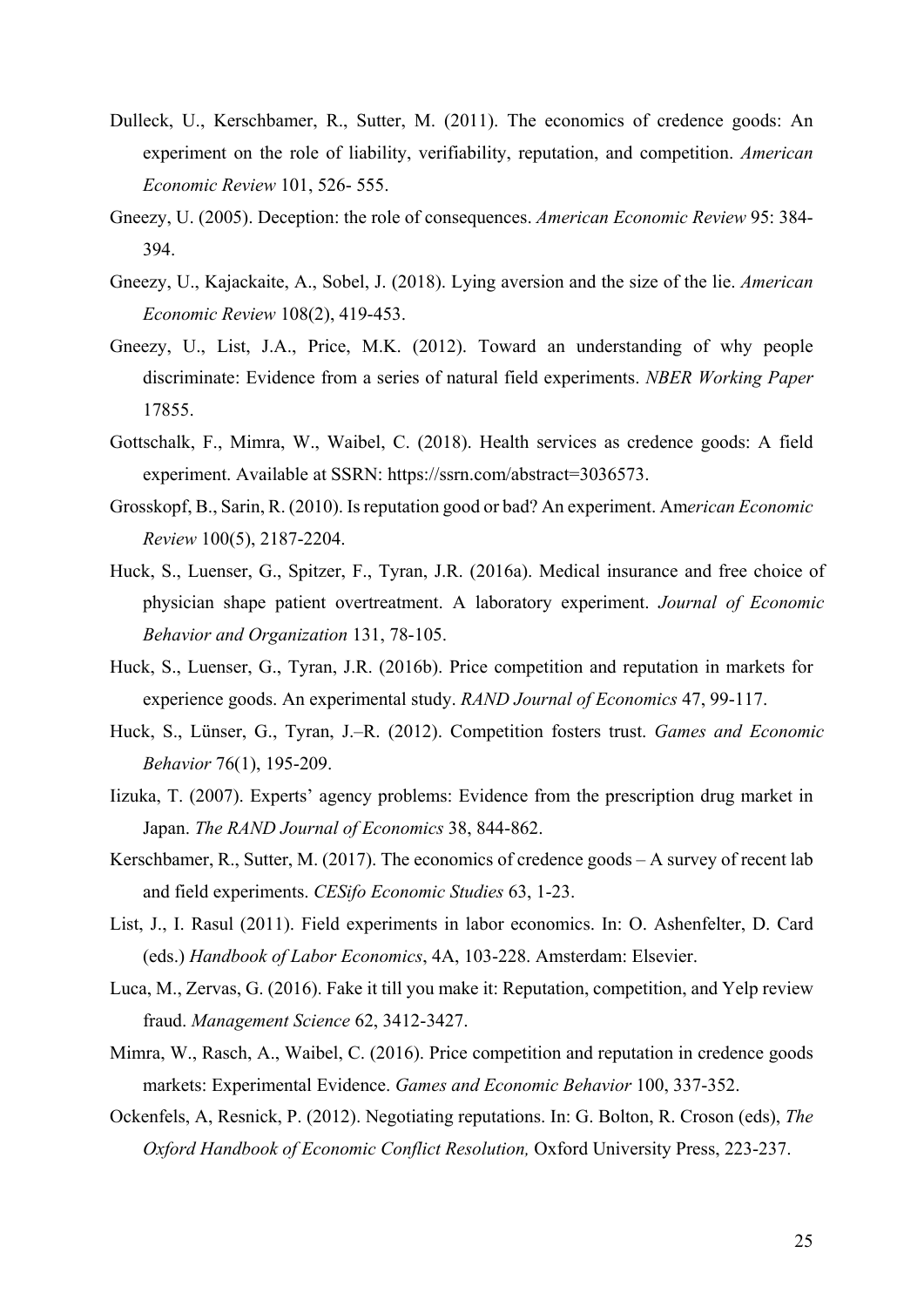- Rasch, A., Waibel, C. (2018). What drives fraud in a credence goods market? Evidence from a field study. *Oxford Bulletin of Economics and Statistics* 80, 605-624.
- Roth, A., Ockenfels, A. (2002). Last minute bidding and the rules for ending second-price auctions: Evidence from eBay and Amazon auctions on the internet. *American Economic Review* 92, 1093-1103.
- Schneider, H. S. (2012). Agency problems and reputation in expert services: Evidence from auto repair. *Journal of Industrial Economics* 60, 406-433.
- Streitfeld, D. (2012), The best book reviews money can buy. http://www.nytimes.com/2012/08/26/business/book-reviewers-for-hire-meet-a-demandfor-online-raves.html?pagewanted=1& r=2&partner=rss&emc=rss〉. Accessed on 10 January 2019.

Zitzewitz, E. (2012). Forensic economics. *Journal of Economic Literature* 50, 731-769.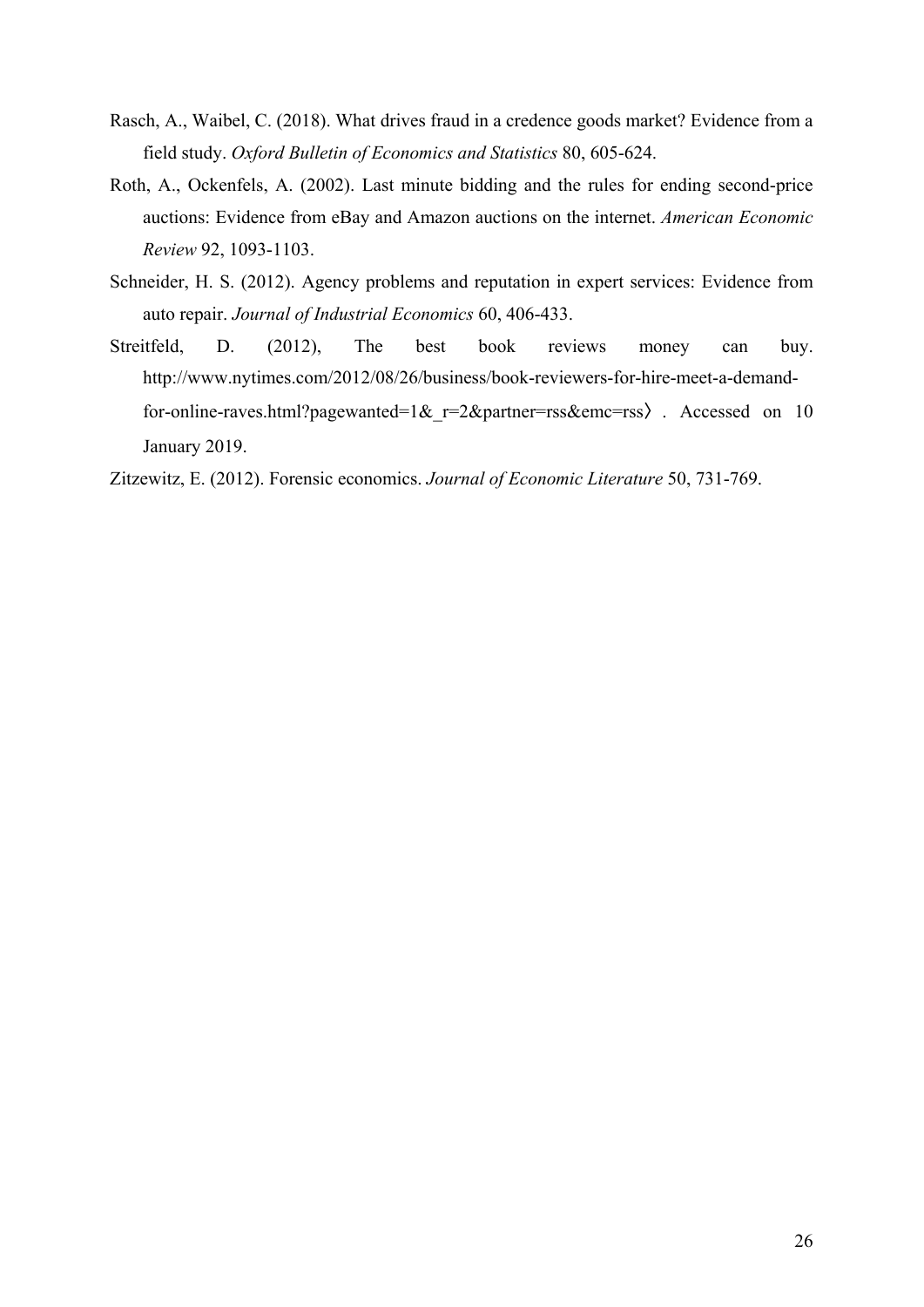## **Appendix**

### **A. Additional tables**

|                                                                                          | $\int$           |
|------------------------------------------------------------------------------------------|------------------|
| Dependent variable (OLS regressions)                                                     | Repair Price     |
| Independent variables                                                                    | <i>(in Euro)</i> |
| CORRECT treatment (1=yes)                                                                | 23.59*           |
|                                                                                          | (12.21)          |
| INCORRECT treatment (1=yes)                                                              | 60.49**          |
|                                                                                          | (25.30)          |
| One-man business (1=yes)                                                                 | 25.12*           |
|                                                                                          | (15.06)          |
| Number of competitors within 5 km                                                        | 1.94**           |
|                                                                                          | (0.88)           |
| Rental price in the district of the shop $(\text{\ensuremath{\mathfrak{E}}}/\text{m}^2)$ | 0.25             |
|                                                                                          | (1.45)           |
| Constant                                                                                 | $-14.87$         |
|                                                                                          | (28.67)          |
| Negative ratings (log of number of ratings                                               | 20.72**          |
| with 1 star, 2 stars, or 3 stars plus 1)                                                 | (9.49)           |
| Positive ratings (log of number of ratings                                               | $-0.80$          |
| with 4 stars or better plus 1)                                                           | (6.38)           |
| # Observations                                                                           | 70               |

### **Table A1. Regression analysis of repair prices**

OLS-regressions (robust standard errors) with repair price (in Euro) as independent variable, including as explanatory variables a treatment dummy for CORRECT, a treatment dummy for INCORRECT, a dummy for being a one-man business, the number of other shops within a radius of 5km and the rental prices in the district of the shop.

\*\*\*, \*\*, \* denote significance at the 1%, 5%, 10% level, standard errors in parentheses.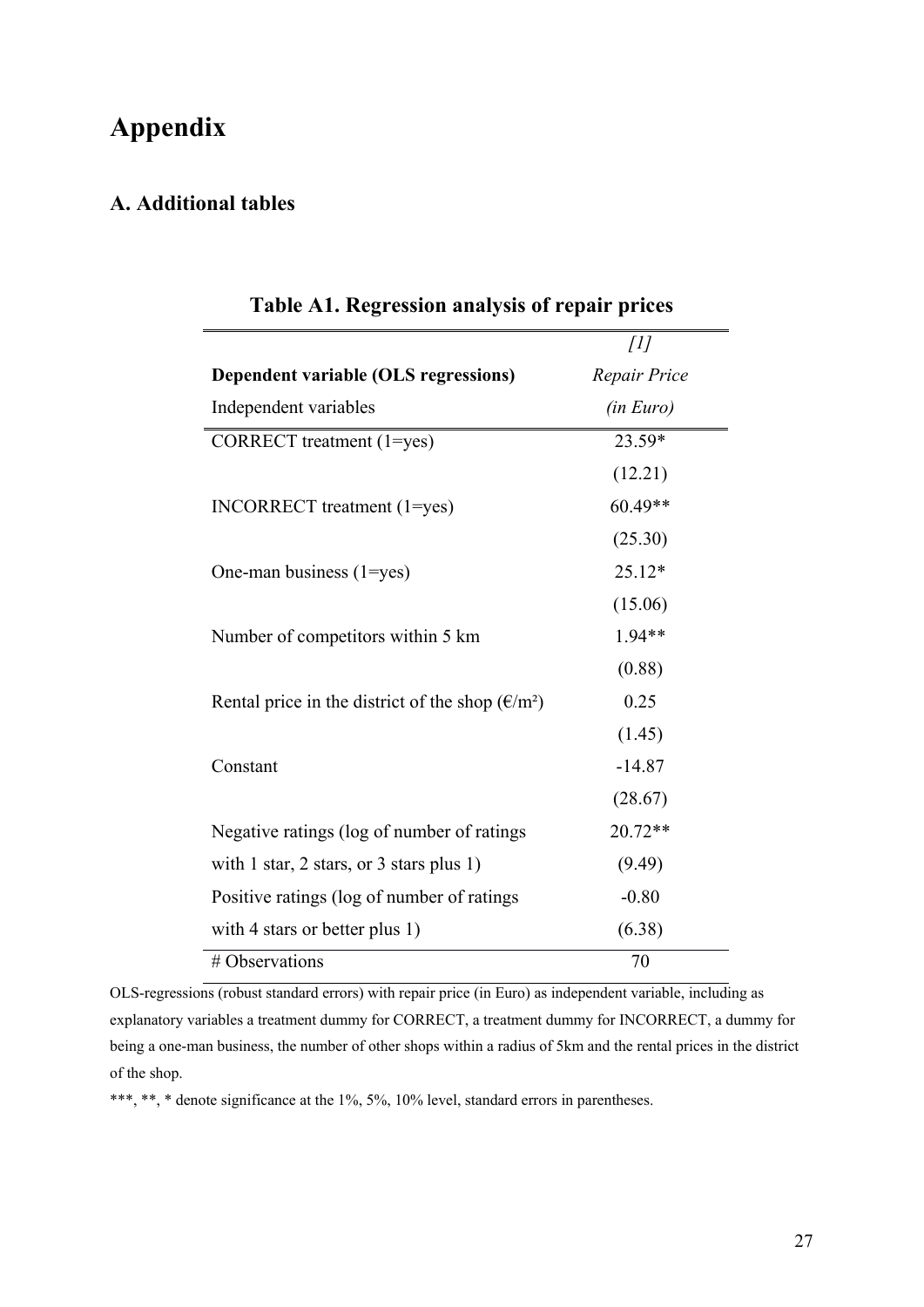| variable<br>$(OLS-$<br>Dependent | Repair price |  |
|----------------------------------|--------------|--|
| regressions)                     | (in Euro)    |  |
| Independent variables            |              |  |
| Recommended reviews on Yelp      |              |  |
| Negative ratings (log number of  | $16.23*$     |  |
| $1, 2 \& 3$ star ratings plus 1) | (9.13)       |  |
| Positive ratings (log number of  | $-16.76*$    |  |
| 4 and 5 stars ratings plus 1)    | (8.95)       |  |
| Non-recommended reviews on Yelp  |              |  |
| Negative ratings (log number of  | $-3.69$      |  |
| $1, 2 \& 3$ star ratings plus 1) | (8.66)       |  |
| Positive ratings (log number of  | 18.73**      |  |
| 4 and 5 stars ratings plus 1)    | (7.27)       |  |
| Reviews on Google                |              |  |
| Negative ratings (log number of  | $-6.30$      |  |
| $1, 2 \& 3$ star ratings plus 1) | (7.13)       |  |
| Positive ratings (log number of  | $-13.07**$   |  |
| 4 and 5 stars ratings plus 1)    | (5.73)       |  |
| One-man business (1=yes)         | 11.07        |  |
|                                  | (12.02)      |  |
| # Competitors within 5km         | $-0.83$      |  |
|                                  | (1.43)       |  |
| Rental price in the district     | $-1.48$      |  |
|                                  | (3.50)       |  |
| Constant                         | 102.79***    |  |
|                                  | (38.24)      |  |
| # Observations                   | 58           |  |

## **Table A2. Recommended and non-recommended reviews and repair price**

OLS-regressions with repair price (in Euro) as independent variable, including as explanatory variables positive and negative ratings of recommended, respectively non-recommended, reviews on Yelp, and on Google (where there is no distinction between recommended and non-recommended reviews). Additional controls like in Table 3 apply.

\*\*\*, \*\*,\* denote significance at the 1%, 5% and 10% level, standard errors in parentheses.